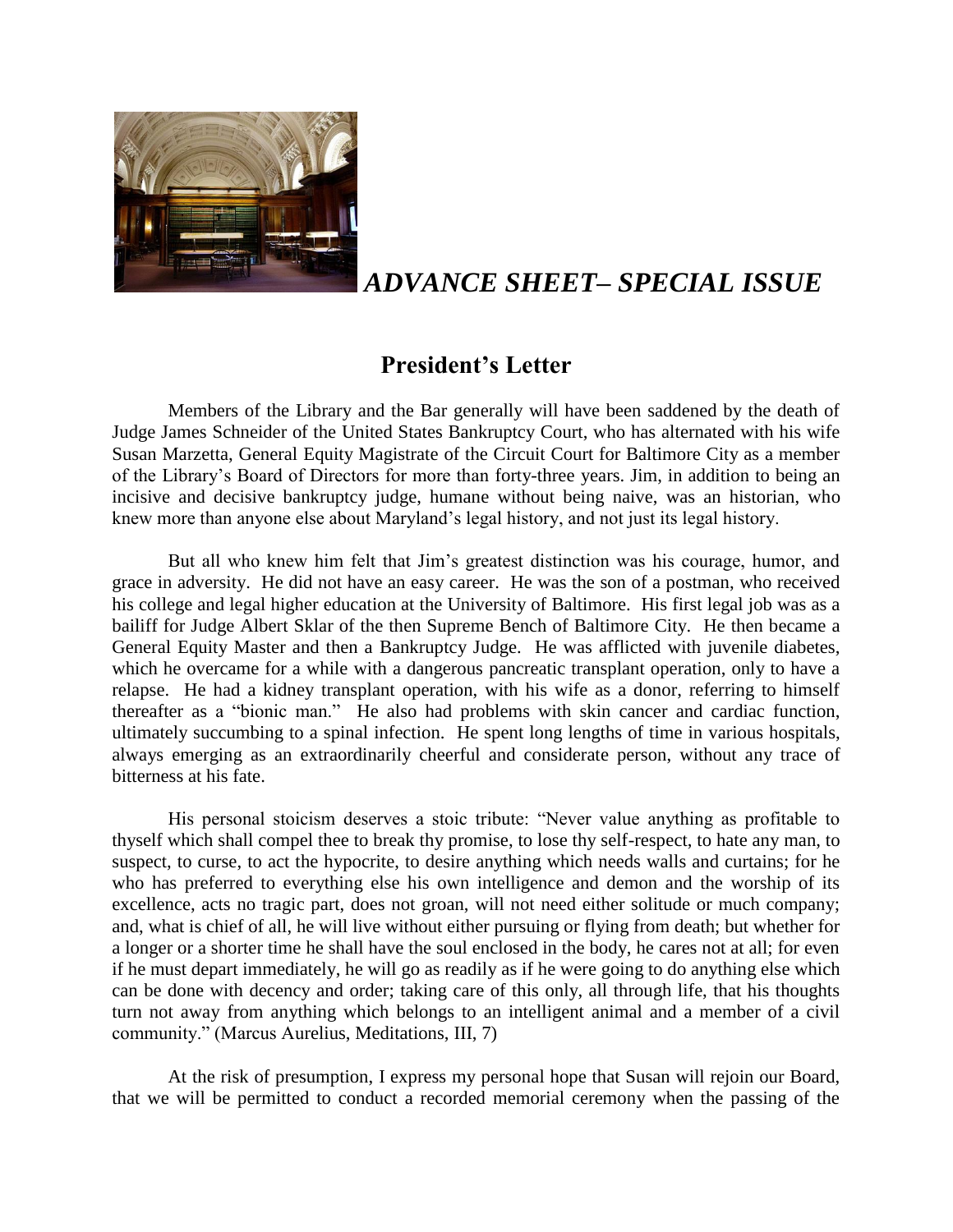present crisis permits, and that such of Jim's collection of books, papers and prints on Maryland legal history as can be spared be added to our collections and housed together with those of the Baltimore City Historical Society in a room named in his honor.

George W. Liebmann

## **Judge James F. Schneider Recollection**

by John J. Connolly

For those of us who study Maryland's legal history and particularly its lawyers and judges, Judge Jim Schneider was our version of Thomas Young, the early  $19<sup>th</sup>$  Century polymath called "The Last Man Who Knew Everything." It is still bracing to watch Judge Schneider, in the [oral history](https://youtu.be/uYXteAdY4XA) he gave to the U.S. District Court in 2012, recall the precise dates of Judge Chesnut's service on the bench, or the name of Judge Soper's law clerk, or the title of a case decided by Judge Paca in the 1790s, all without notes and probably without preparation.

Judge Schneider's interest in the subject began when he wondered about the portraits hanging in the city courthouse during his clerkship for Judge Albert Sklar in the early 1970s. He carried that interest to the federal court after becoming a bankruptcy judge in 1982. Over the decades he wrote histories of the Baltimore Bar Library, the Maryland State Bar Association, and the U.S. District Court for the District of Maryland, and he gave countless formal and informal presentations on the stories of the icons and rogues of the Maryland Bar.

I was, coincidentally, the student editor of a piece he published in the 1991 *Maryland Law Review* on the district court in the Civil War era, and I had the privilege of editing one of his last articles, a history of the Supreme Bench of Baltimore City, which was published in the Library's 2017 symposium on the  $150<sup>th</sup>$  anniversary of the Maryland Constitution. In between I would occasionally ask for his comment on a piece I was writing and, although he usually knew more about the topic than me, he was unfailingly encouraging and helpful. Unlike most judges I have known, he never gave the impression that he was too busy to talk. I usually viewed his historical work, like his personality, as considerably sunnier than mine, so I was somewhat concerned when I asked for comment on a long piece I wrote that discussed racism among the Maryland bar in the  $19<sup>th</sup>$  Century. I shouldn't have worried: once again he knew the topic and the thesis in detail; added a few anecdotes and references to consider; and fully supported the thesis without suggesting that he would have presented it in the same way.

Judge Schneider did not pretend our forebears in the Maryland bench and bar were perfect. But he believed that many of them performed great deeds; that they all contributed to a rich heritage for the current generation of practitioners; and that their lives were worth remembering. Judge Schneider's life now becomes part of that heritage of great Maryland lawyers and judges, and I hope it is remembered and celebrated as he would have done for Judges Sklar, or Chesnut, or Soper, or many other figures who honored and improved Maryland law.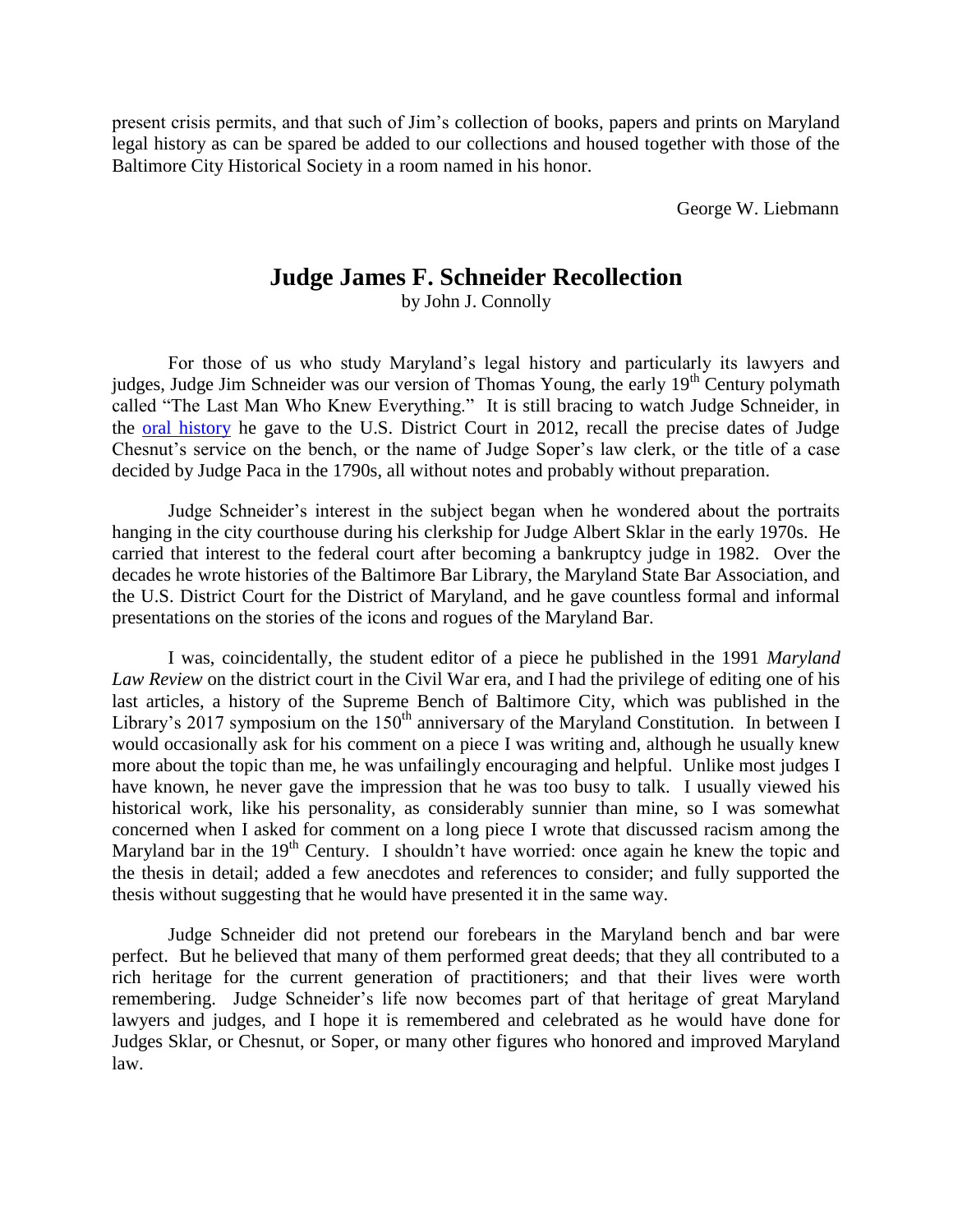### **A Tribute To Judge James F. Schneider**

I had known and admired Jim Schneider for 25 years before November 2006. That was when Jim re-joined and I joined the Bar Library's Board. The month is noteworthy because at its October meeting that year the Board by a slender 7-6 vote had decided to discontinue merger and management discussions with the State Law Library in Annapolis. Several Board members including the President resigned. Jim and I believed that it was important to assist in any way possible the new President, George Liebmann, in supporting the Library's contributions to the Bar, Bench, and the City's citizens, as well as its continued independence which began at its founding in 1840. To his great credit, George had stepped into the breach once again, having served as President back in 1975-77. Al Figinski began as a Director at the same time, and Gale Rasin joined a bit later.

This was no doubt an easy decision for Jim. After all, he had written his splendid history of the Bar Library in 1977. And he knew, better than anyone except for H. L. Mencken who had written the exhaustive dedicatory book, that the January 8, 1900 ceremony dedicating the Court House had taken place in the jam-packed Bar Library, "in the presence of a large and notable assemblage of men and women representing the most prominent business and professional forces in the City." Chief Judge Henry D. Harlan turned the keys to the Court House over to Mayor Thomas G. Hayes, and John Prentiss Poe delivered a stem-winder of a speech for the ages. Jim had been a major force in the Mitchell Court House's Centennial celebration in 2000. And he had co-founded its Museum of Baltimore Legal History 16 years earlier. Not one to rest on his laurels, in 2015 Jim took the lead in the Bar Library's 175th-year celebration.

I know that all of us agree that it has been our great good fortune to have known Jim Schneider and to have been in the presence of his considerable talents, gentle nature and humor, and formidable courage.

HENRY R. LORD

### **Remembering A Friend**

by Christopher R. West

Jim Schneider was a close friend for over 40 years. A true gentleman in every sense of the word, he was unfailingly graceful, friendly, decent, principled and fair. My father-in-law participated in appointing him to the bench of the U. S. Bankruptcy Court and always held him in high esteem. And he rewarded that trust with decades of sensitive and effective service. Jim was never content to just do his job. He was the first to volunteer to organize projects of importance to the Bar of Baltimore City and the State of Maryland. He wrote histories of the Maryland federal bench and of the Bar Association of Baltimore City. He ran the annual memorial program in the Circuit Court for Baltimore City. I don't think he had an enemy in the world, because how could anyone possibly dislike such a wonderful man. About Jim, I think it can fairly be said that there will never come an end to the good he has done.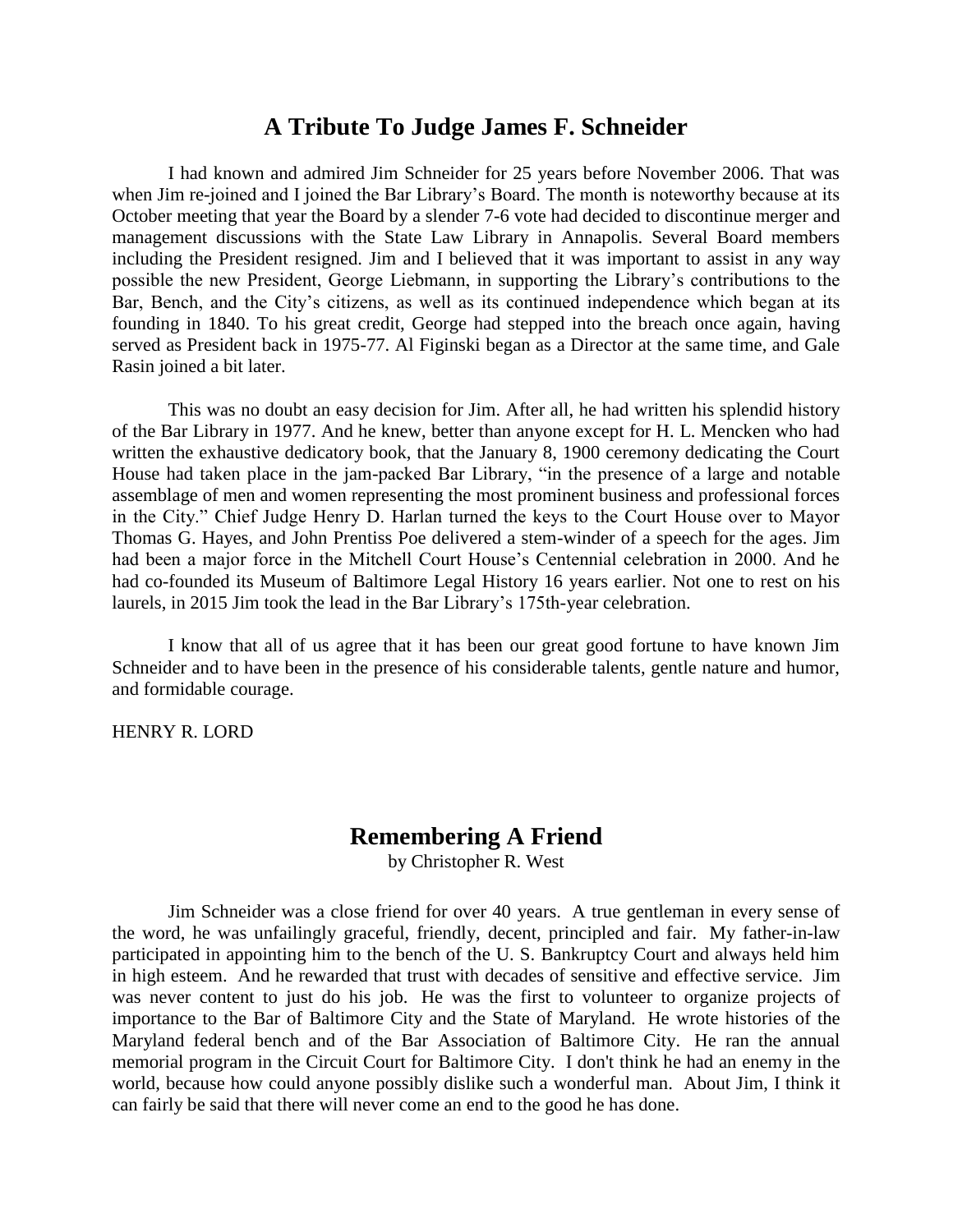## **Walking Down The Street With A Friend**

There are no words. There has been Shakespeare and Tolstoy, Homer and Hemingway, but still there are no words. What can you say about the Honorable James F. Schneider that would be adequate?

I have known Judge Schneider longer than I can remember. When I first came to the Library in January 1985, he had already been a member of the Library Board of Directors for eight years. At the time, he was an associate judge on the United States Bankruptcy Court, a court he would continue to serve on for another thirty-two years and eventually become chief judge of. In spite of my relative low status on the Library totem pole, the person who was in charge of computerized legal research, he treated me with kindness and respect. It was not that I was anybody special, he treated everyone that way.

There are so many memories that flow through my mind. Like life itself, they are both good and bad. Even the bad ones though are better because of the nature of the man. I remember one time when I was talking to him on the telephone for what must have been a half an hour or so, he sounding as if he did not have a care in the world. I asked him for his help with something and he responded that he would love to help, but that he was going in the hospital the next day for what they were calling "major surgery."

Walking down the street with him was a thing of joy. Was there anyone he did not know? Was there anyone who did not like him? As much fun as the encounters that I experienced with him in these moments were the next few days when I would see the person he had spoken to and they would tell me what a lovely man he was.

It is my belief that the essence of who we are does not change simply because we depart this world for the next. The Honorable James F. Schneider is still the same man he was and I have a very strong suspicion that now when he walks down the street he is still going to know a great many people and they too are going to think him a lovely man.

Enjoy your much earned reward my friend and I look forward to the day when we can once again walk down the street together.

Joe Bennett

## **Interview Of The Honorable James F. Schneider**

On September 11, 2012, Judge James F. Schneider was interviewed by his good friend and one time member of the Bar Library Board of Directors, the then State Archivist Dr. Edward C. Papenfuse. The following is a link to that interview:

https://www.mdd.uscourts.gov/oral-histories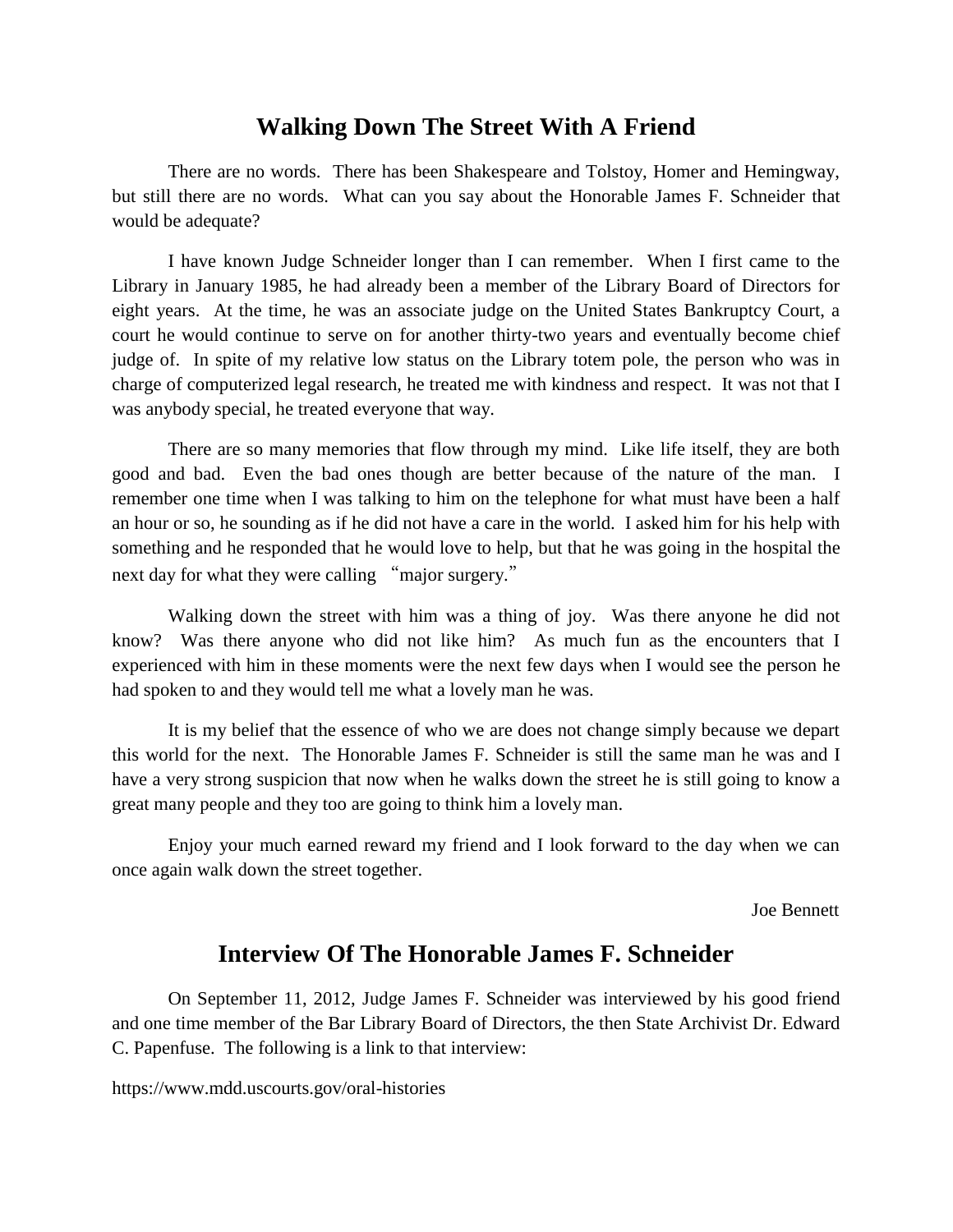# **Oh, The Places You Will Go!**

There are so many remarkable places to go and things to be seen in the world. The problem, as I do not have to tell any of you, is that right now we are precluded from going much of anywhere. Well, in person anyway. It is said that the Internet has made the world smaller. For now, it is playing a priceless role in letting us travel to places we cannot otherwise go to. There are many sites that allow us to experience a wide ranging and diverse panoply. I would like to thank Mr. George Liebmann, President of the Bar Library Board, who recently sent me the following list to share with all of you. Enjoy.

#### **Museums**

• Anne Frank Museum, Amsterdam, Netherlands - https://www.annefrank.org/en/museum/weband-digital/

- British Museum, London https://britishmuseum.withgoogle.com/
- Guggenheim, Bilbao, Spain https://www.guggenheim-bilbao.eus/en

• Hermitage Museum, St Petersburg, Russia https://www.youtube.com/watch?v=49YeFsx1rIw&feature=youtu.be

• Louvre Museum Paris - https://www.louvre.fr/en/visites-en-ligne

• MASP, Sao Paolo, Brazil - https://masp.org.br/en • Met Museum, New York https://www.metmuseum.org/art/online-features/met-360-project

• Musée d'Orsay, Paris - https://m.musee-orsay.fr/en/home.html

• Musei Vaticani, Vatican City http://www.museivaticani.va/content/museivaticani/en/collezioni/musei/tour-virtuali-elenco.html

• Museum Of London Docklands - https://www.museumoflondon.org.uk/about-us/businessservices/venue-hire/museum-london-docklands/virtual-tour

• National Gallery Of Arts, Washington DC - https://www.nga.gov/ • National Gallery, London https://www.nationalgallery.org.uk/visiting/virtual-tours

• National Museum Of US Air Forces - https://www.nationalmuseum.af.mil/

• Natural History Museum, London - https://artsandculture.google.com/streetview/the-naturalhistory-museum-hintze-hall/yQHjHCmSOMKyhQ

• Palestine Museum - https://www.palmuseum.org/ehxibitions/virtual-exhibitions

• Picasso Museum, Barcelona - http://www.bcn.cat/museupicasso/en/museum/presentation.html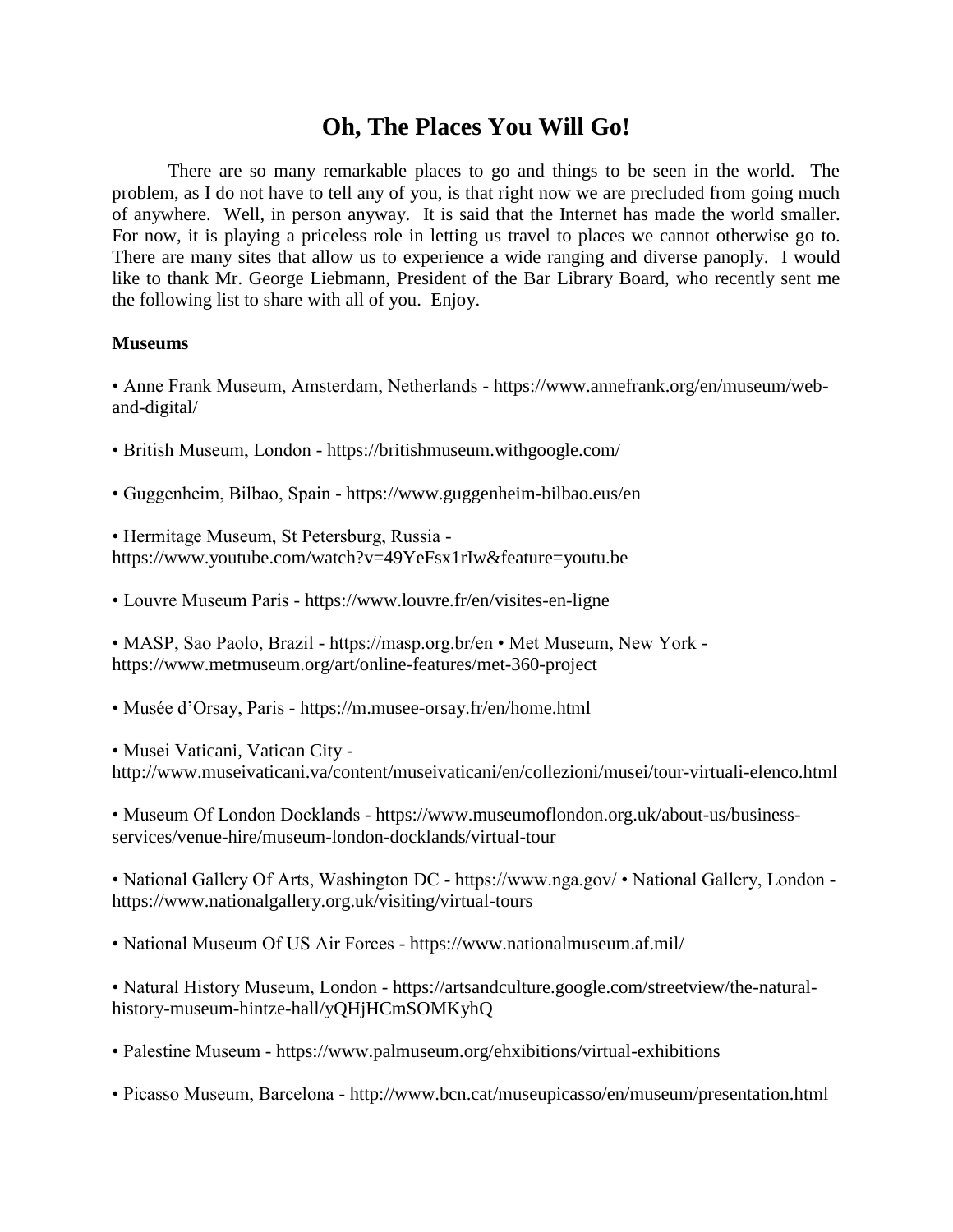• Rijksmuseum, Amsterdam, Netherlands https://artsandculture.google.com/partner/rijksmuseum

• Royal Academy Of Arts, London - https://britishart.yale.edu/ • Salvatore Dali Museum, Figueres, Spain - https://www.salvador-dali.org/en/museums/dali-theatre-museum-infigueres/visita-virtual/#

• Tate Britain, London - https://www.tate.org.uk/visit/tate-britain/display/walk-through-britishart

• The J. Paul Getty Museum, Los Angeles, United States https://artsandculture.google.com/partner/the-j-paul-getty-museum

• The Museum of Flight - https://museumofflight.org/Explore-The-Museum/Virtual-Museum-Online

• The National Museum of Computing on Bletchley Park - https://britishart.yale.edu/ • Uffizi Gallery, Florence, Italy - https://artsandculture.google.com/partner/uffizi-gallery

• US Holocaust Museum - https://www.ushmm.org/information/exhibitions/online-exhibitions

• Van Gogh Museum, Amsterdam, Netherlands - https://artsandculture.google.com/partner/vangogh-museum

• Virginia Living Museum - https://thevlm.org/visit/about-us/covid-19-update/natural-education/

• Women's History Museum, Virginia, USA - https://www.womenshistory.org/womenshistory/online-exhibits

• Yale Centre For British Art - https://britishart.yale.edu/

#### **Tourist Destinations**

• Buckingham Palace, London - https://www.royal.uk/virtual-tours-buckingham-palace

• Colosseum, Rome - https://tinyurl.com/thrprzf • Machu Picchu https://www.youvisit.com/tour/machupicchu?pl=f

• Northern Lights - https://explore.org/livecams/aurora-borealis-northern-lights/northern-lightscam

• Pyramids - https://www.tripsavvy.com/virtual-field-trip-pyramids-1259200

• Stonehenge - https://tinyurl.com/wz3xgz7 • Street Art with Google https://streetart.withgoogle.com/en/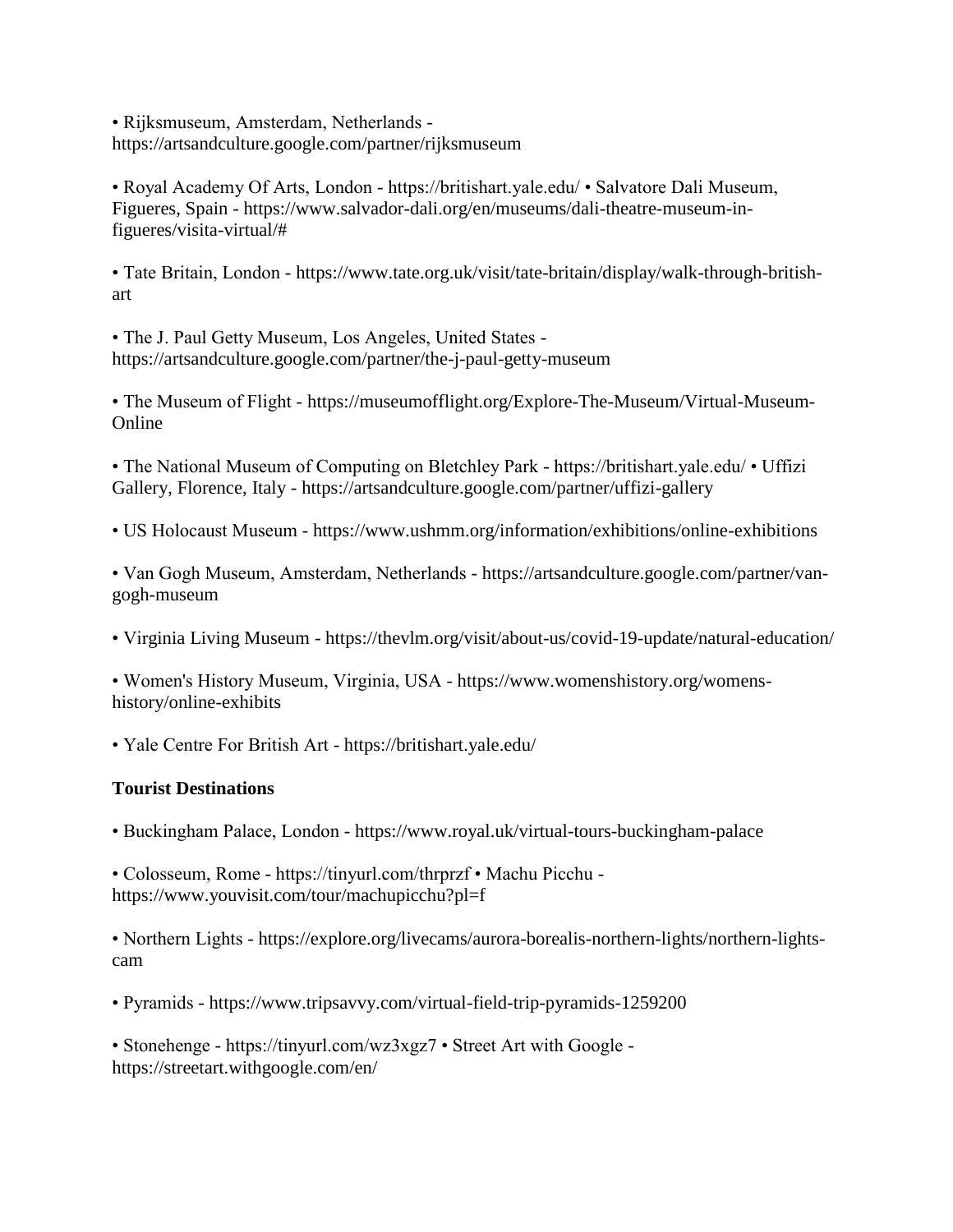• Taj Mahal, Agra, India - https://tinyurl.com/qpz7vmt • The Great Wall Of China https://www.thechinaguide.com/destination/great-wall-of-china

• Tour of Rome, Italy - https://tinyurl.com/s5vlzbc

### **General Sites**

- AirPano https://www.airpano.com/
- Berliner Philharominker https://www.digitalconcerthall.com/en/home

• ExoPlanets NASA - https://exoplanets.nasa.gov/ • Legoland https://www.legoland.dk/en/accommodation/hotel-legoland/virtual-tour/

• NASA, Langley Research Centre - https://oh.larc.nasa.gov/oh/ • The Kennedy Centre https://www.kennedy-center.org/digitalstage/

• Walt Disney Parks - https://tinyurl.com/v7qano5 • Wellcome Collection https://my.matterport.com/show/?m=rMGsprcVCAR

### **Zoos**

• African Animals - https://explore.org/livecams/african-wildlife/african-animal-lookout-camera

• Atlanta Zoo - https://zooatlanta.org/panda-cam/ • Cincinnati Zoo https://www.facebook.com/events/2915534028492292/

- Dublin Zoo https://www.dublinzoo.ie/animals/animal-webcams/elephants/
- Edinburgh Zoo https://www.edinburghzoo.org.uk/webcams/panda-cam/
- Explore.org Live Cams https://explore.org/livecams Flamingo Land https://www.flamingoland.co.uk/virtual-tour/
- Florida Aquarium http://www.flaquarium.org/sea-span
- Hirakawa Zoo, Japan https://hirakawazoo.jp/animal/movie

• International Wolf Centre - https://wolf.org/wolf-cams2/ • Kansas City Zoo https://www.kansascityzoo.org/ouranimals/list-of-animals/king-penguin/

- Melbourne Zoo https://www.zoo.org.au/animal-house
- National Aquarium, USA https://www.aqua.org/Experience/live
- National Zoo, Washington DC https://nationalzoo.si.edu/webcams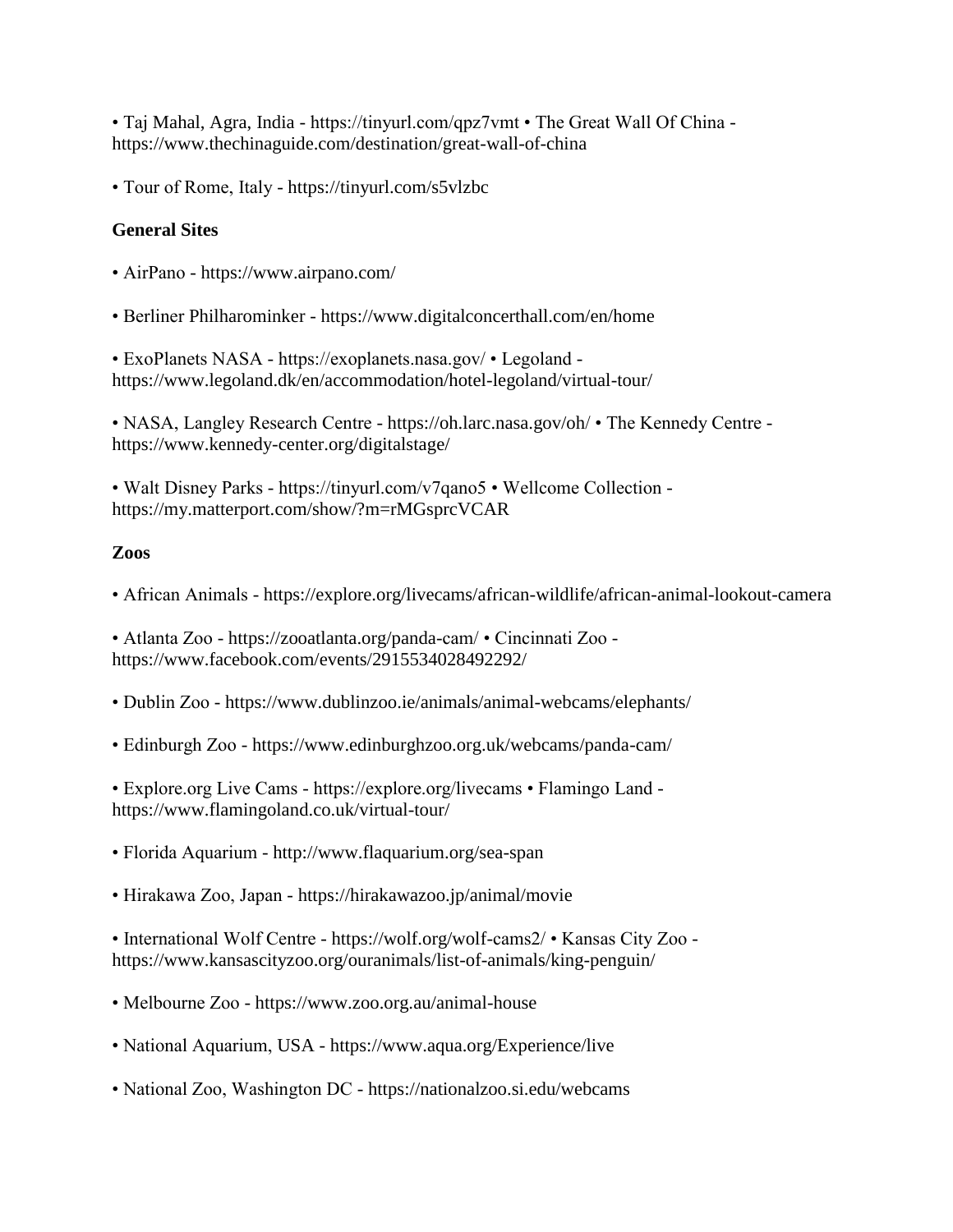- Osaka Zoo http://www.wombat-tv.com/
- San Diego, California, Zoo https://zoo.sandiegozoo.org/live-cams
- Smithsonian, Washington DC https://nationalzoo.si.edu/webcams
- Yellowstone National Park https://www.nps.gov/yell/learn/photosmultimedia/virtualtours.htm

# **Texts For Our Time**

#### **[Gorbachev: Time to Revise the Entire Global Agenda](https://worldbeyondwar.org/gorbachev-time-to-revise-the-entire-global-agenda/)**

An Interview with Mikhail Gorbachev, World BEYOND War, April 5, 2020

Q: How did you take the news of the pandemic?

A: I think I took it the way most people did. Initially, there was hope that it could be controlled, localized. But things took a very different turn and the epidemic spread far and wide. Unprecedented measures and decisions became necessary. Leaders, citizens and international organizations found themselves in an extremely difficult situation. All of this will have to be thoroughly analyzed, but the priority now is to take things in hand and defeat this new, vicious enemy.

Q: How do you assess the measures now being taken?

A: The main concern must be people's security and saving people's lives. I assume that the steps now being taken are based on science and the advice of the most competent experts. Right now they are practically unanimous that lockdown is necessary. This is something both the authorities and the people must accept. A lot depends on people's behavior. Utmost responsibility and discipline is of the essence. Then we may hope that the worst could be avoided.

Q: Is it time yet for lessons learned? Do you agree that the world will never be the same?

A: That depends precisely on what lessons will be learned. I recall recent history of how we addressed the nuclear threat. We understood that it is our common enemy, a threat to all of us, and the leaders of two nations, the Soviet Union and the United States declared that a nuclear war cannot be won and must never be fought. Then came Reykjavik and the first treaties eliminating nuclear weapons. By now, 85% of those arsenals have been eliminated. We must continue along this path but we now see new challenges. Together with my friends in the Forum of Nobel Peace Laureates we have for years been calling for a radical rethinking of international politics. Let me quote from out appeal adopted back in 2005:

"Focusing on meeting human needs and having a reverence for life are the foundation of human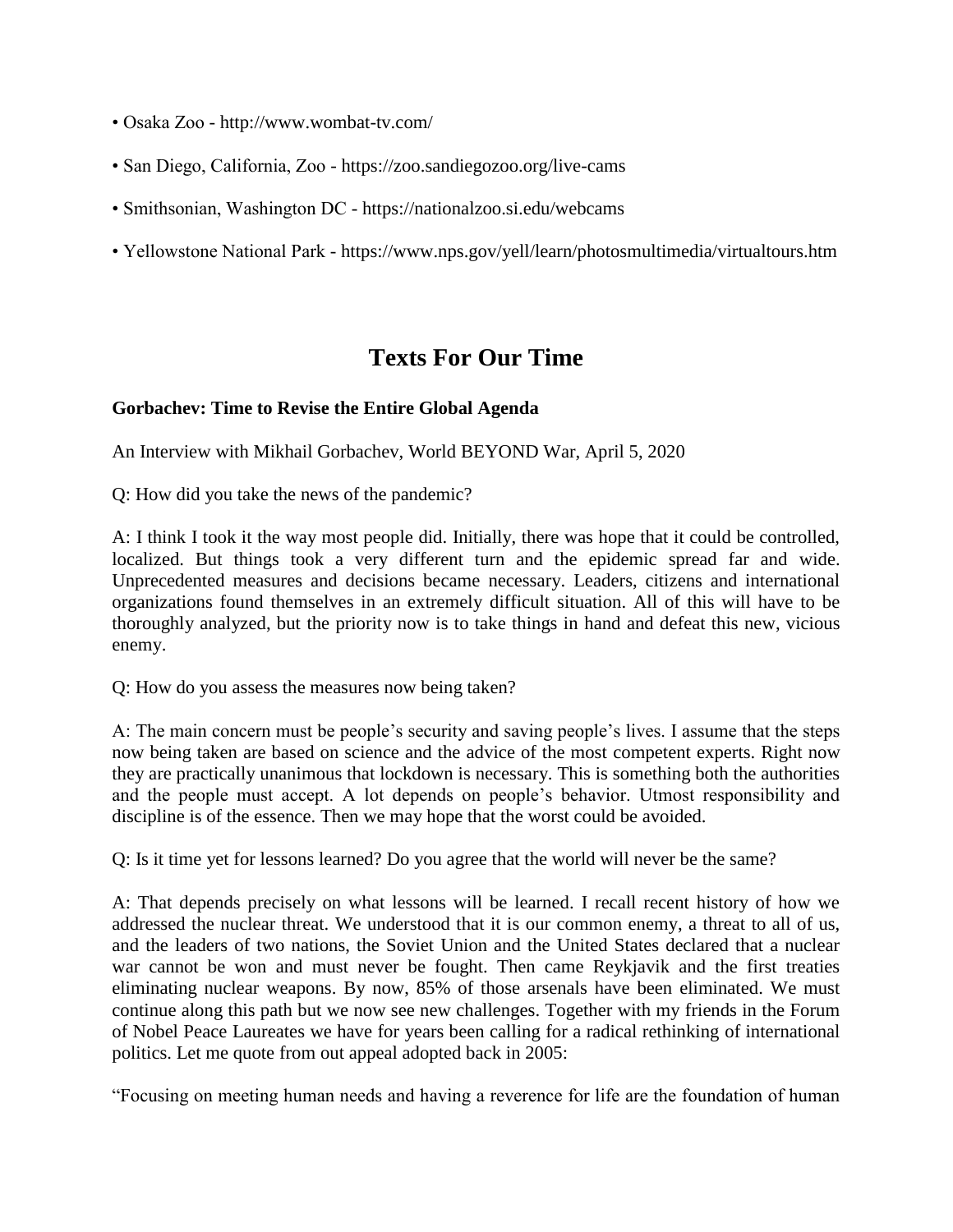security. Excessive military expenditures actually breeds insecurity. Two areas where funds need to be channeled by the international community are education and health, particularly regarding the scourges of AIDS, malaria and tuberculosis through both protection and prevention." What could one add to this? Just the name of the new dreadful disease.

Over the past five years all we've been hearing is talk about weapons, missiles and airstrikes. But is it not clear by now that wars and the arms race cannot solve today's global problems? War is a defeat, a failure of politics! This common tragedy has reminded us of the futility of trying to go into hiding and sit it out, ignoring the threats that we face. In today's world, no one can hope to go into hiding!

And so I'll never tire of repeating: We need to demilitarize world affairs, international politics and political thinking and reallocate funds from military purposes to the purposes serving human security. We need to rethink the very concept of security. Above all else, security should mean providing food, water, which is already in short supply, a clean environment and, as top priority, caring for people's health.

To achieve human security we need to develop strategies, make preparations, plan and create reserves. This should be the responsibility of national leaders and leaders at all levels.

I believe that preparations should start now for an Emergency Session of the United Nations General Assembly, to be held as soon as the situation is stabilized. It should be about nothing less than revising the entire global agenda.

Q: Could I ask how things have changed for you and for the Gorbachev Foundation?

A: Of course we are complying with all requirements and we have had to start working from home. I am communicating with colleagues by phone and we have created a discussion platform on the web. We'll be adapting to the new circumstances. I've been asked to write an additional chapter for the English edition of my book What Is At Stake Now, to account for the new developments. I have agreed and will work on it.

Thanks to Pavel Palazhchenko and Metta Spencer.

#### **Dorothy Thompson's 'Modern Coup D'état' Warning**

By Dana Rubin March 31, 2020

The last in a series of articles commemorating Women's History Month by spotlighting a significant speech or testimony delivered by a woman in the U.S. on this date.

Franklin Delano Roosevelt's ill-fated plan to pack the Supreme Court with justices favorably disposed to his New Deal legislation caused a political firestorm in 1937. Critics accused him of undermining American democracy. One of his most outspoken critics was the influential journalist Dorothy Thompson.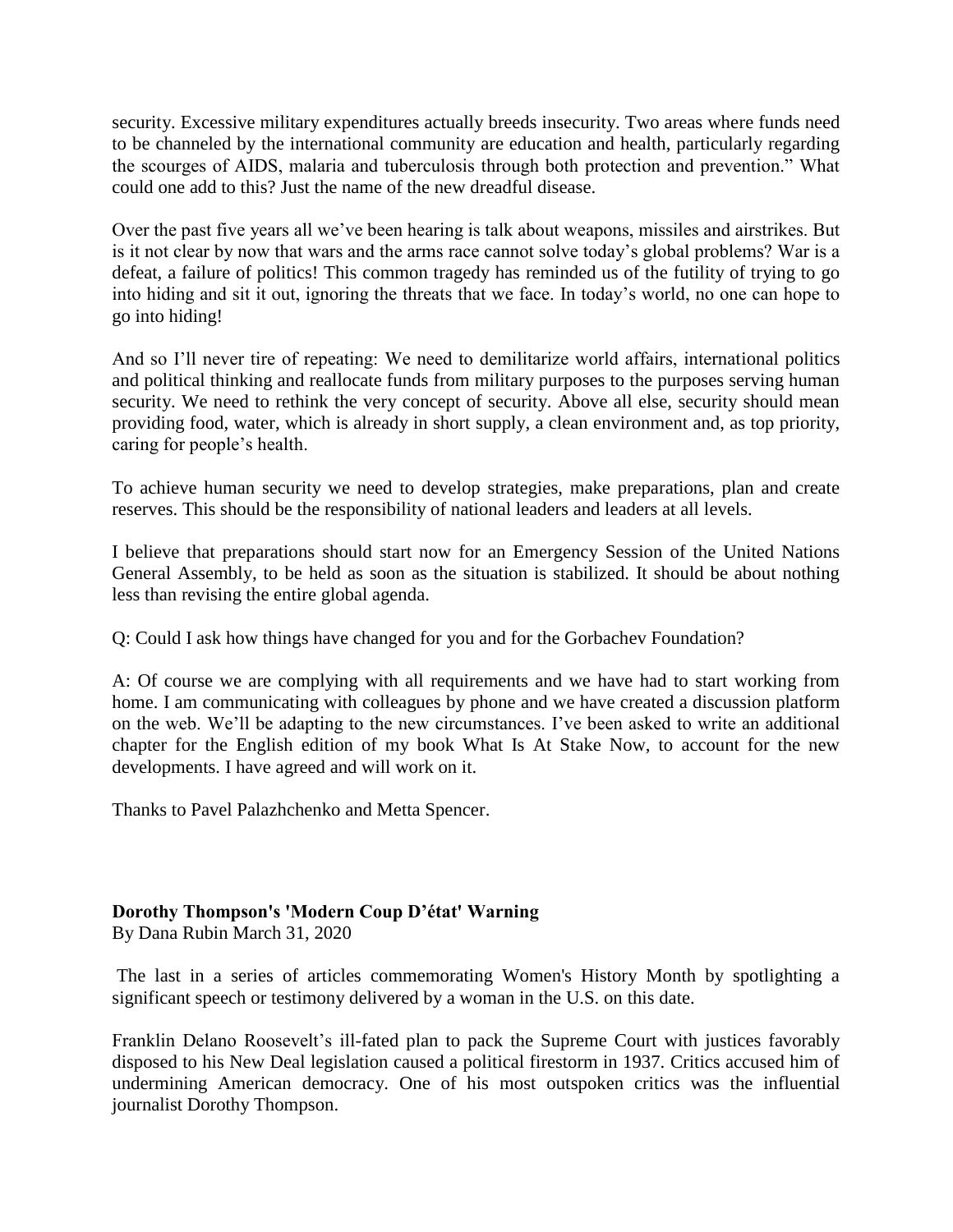Thompson had witnessed the rise of fascism as a foreign correspondent traveling through Weimar Germany in the early 1930s -- until the Nazis kicked her out. As she told members of the Senate Judiciary Committee on March 31, 1937, she had seen how, step-by-step, Adolf Hitler had taken over the German courts, the parliament, the labor unions, and the press.

Thompson's experiences had provided the inspiration for her husband Sinclair Lewis' satirical novel "It Can't Happen Here," which is about a fascist demagogue who whips up popular resentment and takes over the United States. As she testified before senators on this date 83 years ago, a "modern coup d'état" was not just a dystopian conceit, it was her warning that it can happen here.

#### **The Modern Coup D'état By Dorothy Thompson U.S. Senate Judicial Hearings, Washington, D.C.**

I have responded to the request to come here to-day and testify on the question of the proposal to enlarge the Supreme Court, because I feel very deeply about the issues involved. I am speaking entirely as a private citizen. I have never been a member of any political party. As a journalist I supported almost all of the objectives of President Roosevelt during the last administration, though with certain reservations and criticisms mostly concerning method. I regret that I have not a more profound knowledge to lay before this committee.

I am not an expert on constitutional law, and my only justification for taking your time is that I have been for some years, as a foreign correspondent, an observer at the collapse of constitutional democracies. You might say I have been a researcher into the mortality of republics. The outstanding fact of our times is the decline and fall of constitutional democracy. A great need of our time is for more accurate analysis of the pathology of constitutional government, of why constitutional government perishes.

A great deal of such analysis has been made, but the more thoughtful students have not made much impress on public opinion. And there are a great many people in the United States, for instance, who think that fascism is completely described as a plot of big business to seize government and run it in their own interests, through a dictator who is their stooge. Or they think that fascism has come about through some evil man, perhaps an evil genius of overwhelming ambition, bent on personal power, who suppressed free institutions by violence. Or they think that fascism is a peculiar institution of certain peoples, arising from special and limited conditions. For instance, that Germany became national socialist because of the Treaty of Versailles; or that Italy became fascist because she did not get what she expected to get out of the war. Or they think that constitutional democracies have fallen because they "failed to meet human needs" and pass adequate social legislation. I refer to that because that, apparently, is the president's view. That is what he said, at his first speech in support of his proposals for reforming the judiciary. He said:

In some countries a royalist form of government failed to meet human needs and fell. In other countries a parliamentary form of government failed to meet human needs and fell. In still other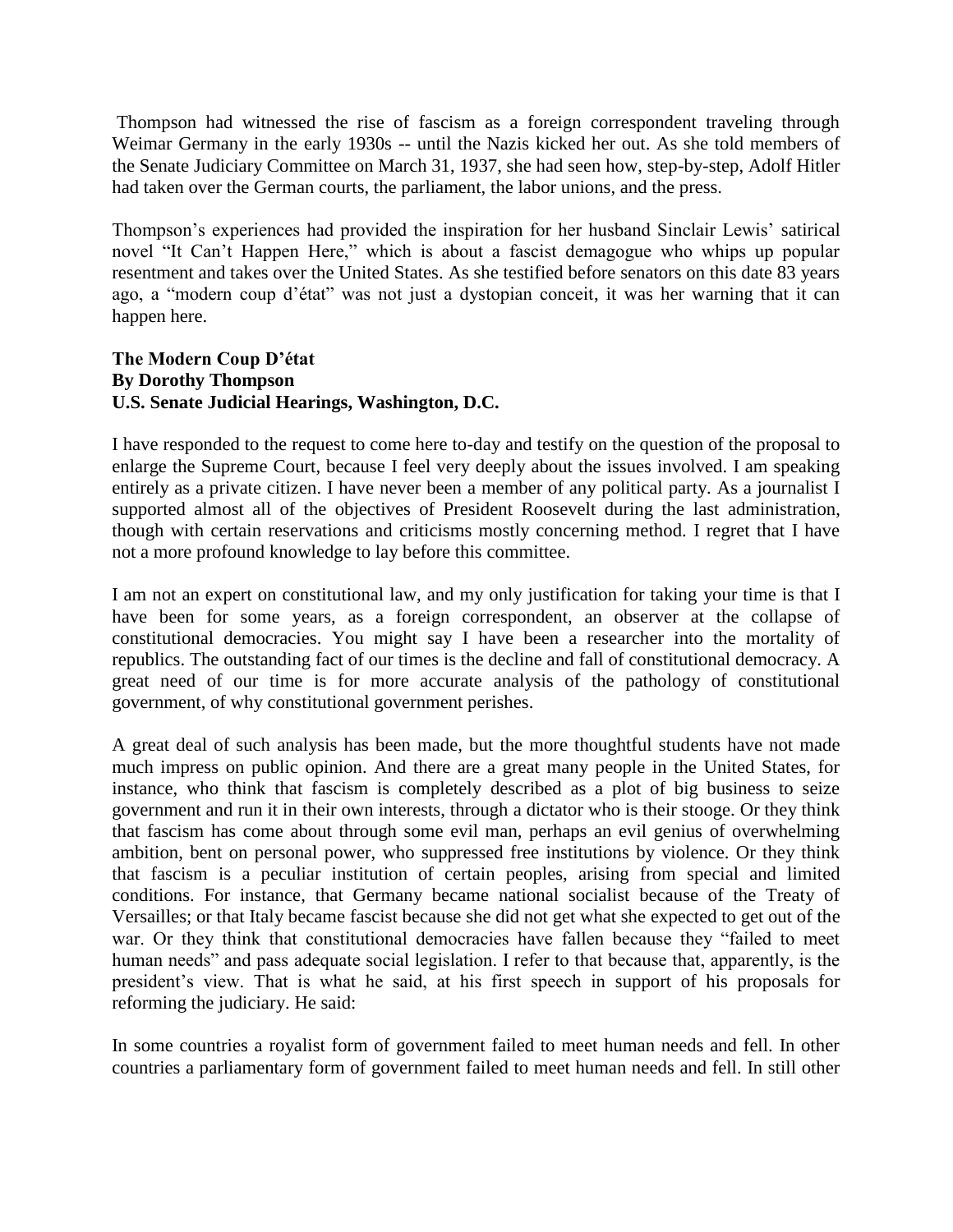countries, governments have managed to hold on, but civil strife has flared, or threats of upheaval exist.

That is what the president said, and apparently the moral of that is that unless Congress is made perfectly free to make any sort of legislation it may hit upon and then pass it on to a Supreme Court representative of the ideas of the majority, we shall see the end of democracy. Also, Mr. Harry Hopkins, in a radio address, recently said, "The cure for the evils of democracy is more democracy." That is just another expression of the thought that democracies perish if they are curbed, or if they fail to respond immediately to all the economic and social demands of powerful groups of the community.

Gentlemen, I have come to a quite different conclusion about why democracies collapse, and give way to tyrannies of one sort or another. This blanket definition of fascism is not very descriptive of what is going on. Italian fascism, German national socialism, the military dictatorship of Pilsudski and of his successor in Poland, the monarchial dictatorship in Yugoslavia, the Catholic and semi-military dictatorship in Austria, the brain-trust dictatorship in Portugal, and the dictatorship of Comrade Stalin in Russia cannot be described as belonging to any one system of ideas.

In hundreds of respects they are completely dissimilar. But each of them was the answer of a particular people, with particular mores and particular traditions to governments which were failing, not to meet human needs -- if by that you mean failing to pass social laws -- but failing in the first function of government: Failing to keep order and social cohesion and respect for principles. And each of these dictatorships has the same essential function. Its function is to impose social disciplines; to impose those social disciplines by the edict and coercion of a single man and regime of men, because the people themselves had ceased to accept the discipline of law.

I think the disciplines of law are particularly needed in democracies and are especially needed at any moment when a powerful majority is in temporary control of the current political situation almost to the exclusion of minority representation. We have such a situation in this country now. The men who designed the structure of this Republic realized this. They did not believe that the cure for the evils of democracy was more democracy. They believed that the prevention against a democracy running away with itself, the prevention against a powerful majority riding roughshod over the temporary minority and selling short the whole future of the country, the prevention against today's majority mortgaging tomorrow's majority, lay in a written constitution and an independent Supreme Court to interpret that constitution.

There is a reason why Supreme Court judges are appointed for life, and removable only by impeachment. That reason is obvious. It was certain that successive executives and successive Senates would seek to put upon the Supreme Court bench men responsive to their own ideas. Everybody is human, but it was arranged that the Supreme Court, only by the merest chance, by a very remote mathematical chance, would ever coincide with the majority of the moment. It was so arranged that the Court should represent not the momentary dominant majority, but the continuity and tradition in American life.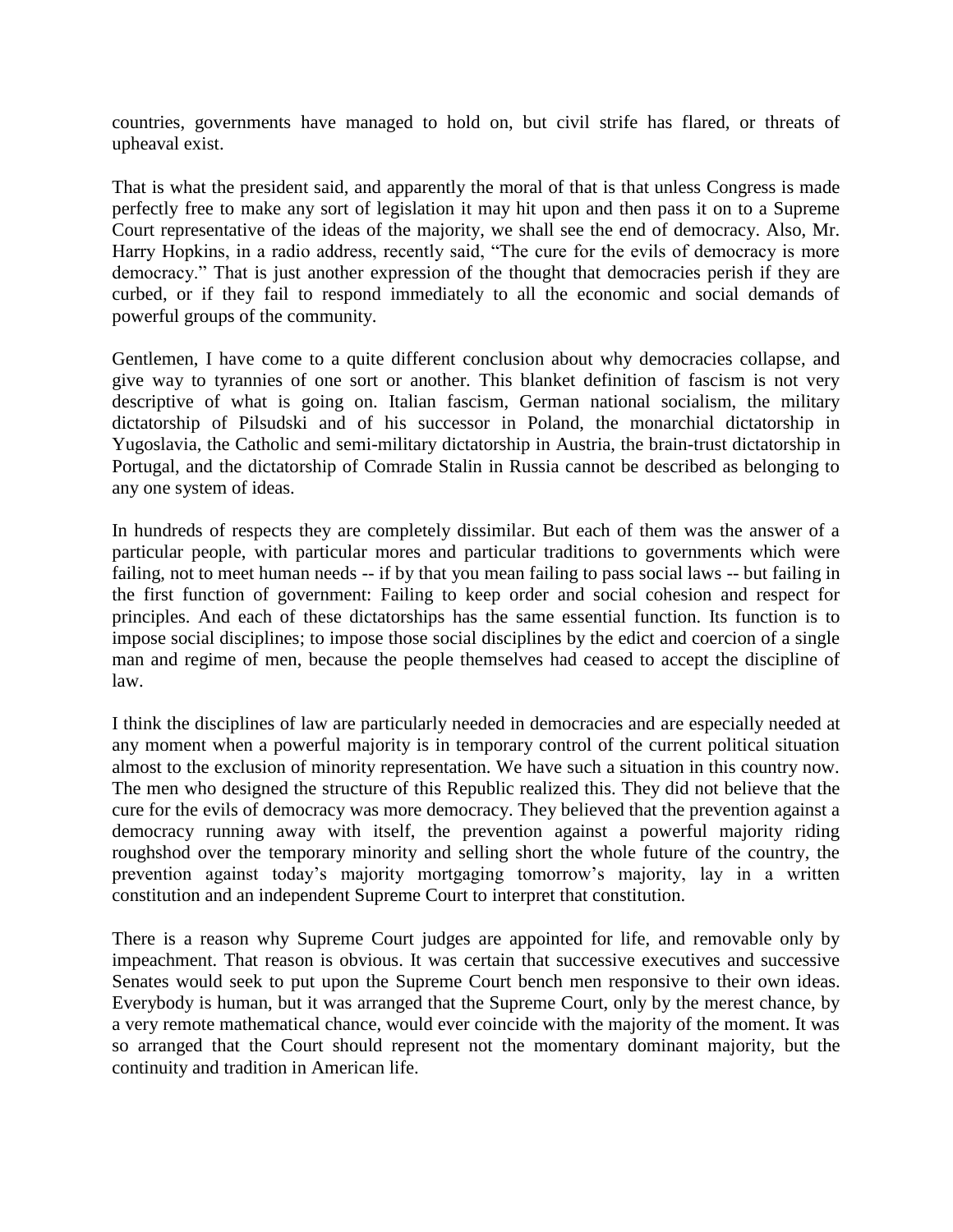The difference between a regime of pure democracy, which moves from majority to majority, one often overthrowing the other and seeking to destroy all or much of what its predecessor has done -- the difference between that kind of government, which I do not think has ever worked on this globe -- and our own constitutional democracy is the difference between legislation which is haphazard, which is directed by powerful forces at large in society, and legislation which is somewhat checked by the will to continuity.

It is true that the Supreme Court is conservative. I think it is conservative by its very nature. And that, gentlemen, is its function -- to conserve. It represents, the opponents, say, the past. Yes, perhaps it does. It represents continuity; it demands that today's laws shall be checked against the whole body of law and the principles governing the state, and thus it ensures that new laws shall be designed in some conformity with certain long-established customs and ways of life. And just because it represents continuity, because it exerts a constant reminder on the people that they have a past, a past to which they have a duty; just because it reminds them that when they act, however radically, however drastically, they must keep an eye on long-established patterns of law and behavior -- just for that reason I think it safeguards the future. For certainly those political democracies, gentlemen, have been proved safest which have the longest and most unbroken traditions. You might say that just because we have a past, we can be most confident that we have a future.

The dangers that threaten democracies are two: One is that the legal pattern should be too rigid; that the dynamics in society should shatter themselves against a Chinese Wall which can be broken only by revolution. That argument is constantly advanced these days by the advocates of rapid and drastic change. That argument is implicit in the president's speech at the Democratic Party rally. It is the threat of revolution. I am not impressed by that argument. I am not impressed by it because in the past 17 years I have attended the funerals of many democracies and I have not seen one in which the cause of death could so diagnosed. This danger confronts absolutist systems, where popular opinion is not allowed to function, where there is no representative government, where insurrection is the only outlet. Mr. Hitler faced such a danger the summer of 1934; in Moscow, recently, we have had trials indicating that Mr. Stalin has been facing such a danger, or the danger can arise in a sudden and acute crises such as occurred here, in 1932, when thousands of people were threatened by actual starvation, by bankruptcy, and by the complete breakdown of economic life. Such emergencies from time to time hit all republics, and often, during them the constitution is tacitly suspended, by almost universal consent. Such an emergency occurred in France in 1926-27 when the franc fell catastrophically. For years, Poincaré was virtually a dictator. It happened here and elsewhere during the war. But wise democracies do not attempt during such emergencies to fundamentally alter the continuing structure of the State or set precedents for new procedures, and they return as rapidly as possible to the traditional pattern of procedure.

I think the second danger to democracies is far greater: It is that reforms, often very good and much needed reforms, should be rushed through at a rate in which they cannot be digested in society. It is the danger that eager and unchecked majorities should set up new instruments of power, before they are equipped properly to administer such instruments. It is that the will of powerful pressure groups, even when such groups embrace a majority of voters, should find expression in total disregard of the feelings, apprehensions, and interests of large and important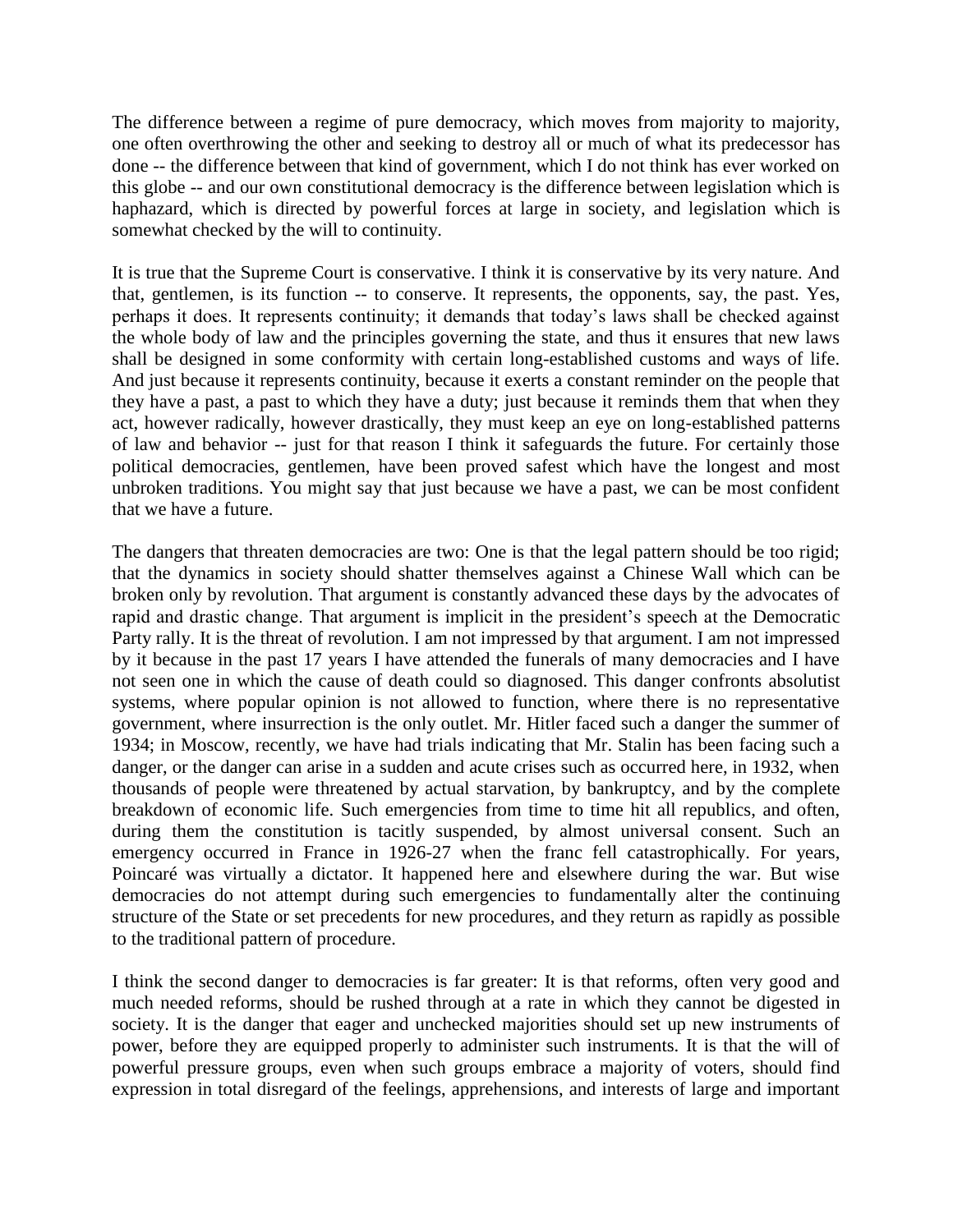minorities. All of those things, for instance, would hold true if you analyzed the pathology of the Austrian republic.

There is the danger that radical changes, affecting the social structure, should take place without the guidance or the check of any clear unequivocal principles. I think the greater the demand for popular franchises and rights, the greater is the need for constitutional control. Otherwise, this struggle for democratic rights -- or, if you want call if that, for new economic freedoms -- can very rapidly degenerate into a chaotic redistribution of privileges. That again is what happened in Austria. There are always hundred percenters for democracy, those who want pure democracy. They want to do away with every impediment, and march at high speed toward what they call a real or modern democracy, or the democracy in harmony with the times. But precisely in such revolutionary times -- and we live in one -- it is most necessary to have a point of reference, a warrant, an instrument which confidently assures the legitimacy of what is being done. For without such a point of reference, there ceases to be a spontaneous social cohesion and what you then get as sure as fate is social cohesion by coercion.

I am sorry, gentlemen, to take your time by what may seem to be a lot of political philosophizing. But this question is essentially a political, and not a juridical, one, and I do not know how to discuss it except on the basis of a philosophy of politics. I know that the president's proposal is legally constitutional. But I am convinced that it is not politically constitutional.

It strikes the Supreme Court and the Constitution in the most radical and drastic fashion imaginable, because it proposes to switch the supreme bench into line with the current political majority. That was frankly admitted by the president in his metaphor about the three-horse team. It proposes to create a court whose eyes are fixed not upon the Constitution, and upon the whole body of existing law, but upon the White House and the ruling majority in Congress. It proposes to make the Supreme Court the instrument of that majority. The proposal suggests that its framers were in a confusion about the functions of society, the state, and the government.

The Supreme Court is essentially an instrument of the state, not of government, which is a temporary majority running the State machinery. That is to say, it is a part of the entire legal apparatus. It is not there to guarantee that the will of the majority shall be expressed but to see that the will of the majority does not infringe the basic guaranteed rights of any individual citizen who wants to appeal against that will to a higher institution of reference. In fact, the very existence of the Supreme Court is an affirmation not only that every individual citizen has equality before the law, but that any individual citizen may, at some point, assert his equality with the whole political set-up. The conception that the individual may appeal to a court of reference which is above the majority; that he can stand there, all alone, and demand a right which perhaps 99 percent of the people do not want or cherish, is the most grandiose concept of political freedom. It was recognized as such by foreign critics and students of our system of government, such as Lord Brougham, Bryce, and Gladstone.

Incidentally, 40 years ago Bryce pointed out that the power of the President to expand the Supreme Court was the weakest point in the whole system. And it has reality only if the court is independent of the government, and that independence has been arranged for by a way of appointment and removal which gives every mathematical chance of success. If it becomes the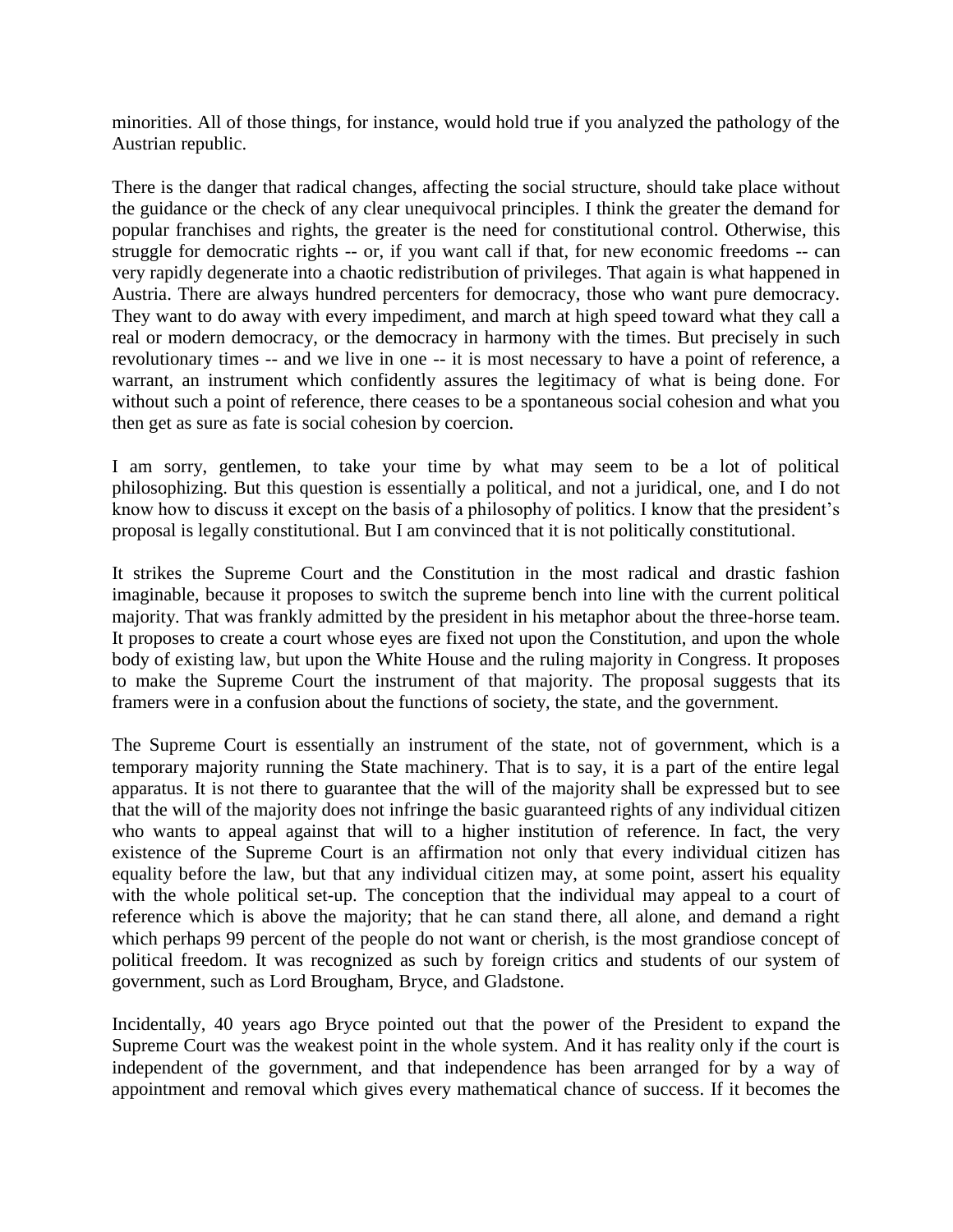instrument of the majority today, what possible guaranty have you that it will not become the instrument of another majority tomorrow? If, in our desire -- a desire which I share with many members of this administration -- to see a greater national consolidation, to extend the economic control of government over chaotic economic forces -- an objective with which in the large sense I am in sympathy -- if in order to do that, we pack the court, what possible guaranty have we that tomorrow a government which believes that a national emergency demands the curbing of free speech, the dissolution of certain political parties, the control over the radio, will not pack it again?

We have had times in our history when honest men tried to suppress all civil liberties -- we have been told a lot about Supreme Court decisions that have balked social legislation and we are asked to turn back history and remember the Dred Scott case, which, they say, brought on the Civil War. But some of you gentlemen in this committee are from the South, and I wonder if you are lawyers. Do you remember the role that the Supreme Court played in the Reconstruction era, in the days of the carpetbaggers, when men like Thaddeus Stevens -- who were the radicals of their day -- convinced that they were trying to fasten a hideous tyranny forever on the South? In those days the Supreme Court alone stood between the people of the South and a black terror organized by white Northerners. In those days the South was in the minority; in those days the North, in its own mind, represented all the forces of national union and solidarity, progressiveness, and enlightenment. And like lots of enlightened, progressive, world-savers in history they were ready to resort to any means whatever to make the forces of what they called justice prevail.

I do not know whether you remember that great lawyer, Benjamin Hill, of Georgia, who said: "The written Constitution is my client, and its preservation the only fee I ask." Who encouraged the desperate people of the South to stick to the Constitution and seek aid and redress through the law and through the law alone? Fighting the military bill, which was to suspend all civil liberties and freedom of the press in the South, and fasten a permanent occupation on it, Hill said:

"The South can fight with the Constitution in her hand. Better to brook the cost of delay for 10 years" — he means by appealing our way through the courts — "than to accept anarchy and slavery for a century."

I do not know whether you remember the Supreme Court decision in the Milligan case, denying the right to Congress to suspend trial by jury. "Then," says Claude Bowers, who is an ambassador of this administration in Spain, "the ringing opinion of Justice David Davis, startling as a fire bell in the night, was among the landmarks of human liberty." But against that Supreme Court decision in that day, all the radicals clamored. They turned all their batteries on the Supreme Court, and Harper's Weekly proposed that it be swamped "by a thorough reorganization to increase the number of judges." Thaddeus Stevens, leading the radicals in the North, said of the decision refusing to allow a suspension or trial by jury:

"That decision though in terms not so infamous as the Dred Scott decision is more dangerous in its operation upon the lives and liberties of loyal men. … That decision unsheathes the dagger of the assassin. Now, surely every one can clearly see the need for drastic action."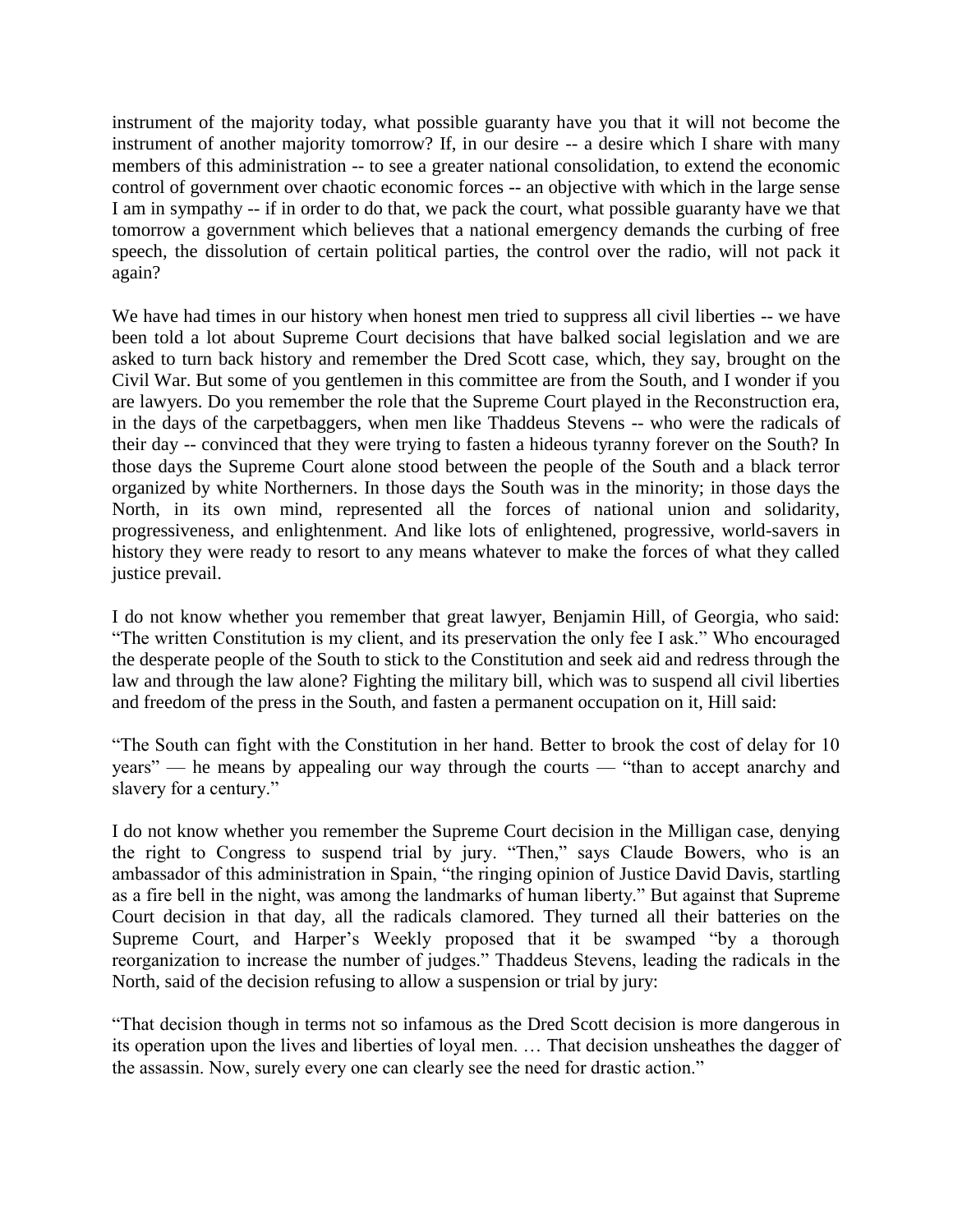And the drastic action he proposed was a bill dividing the South into military districts under commanders armed with arbitrary power. Stevens did everything he could to water and diminish the power of the Supreme Court. But I wonder if anyone thinks we would have been better off today if he had been successful.

I have spoken occasionally of the dangers of dictatorship and been roundly trounced for it by my friends who call themselves liberals. I no longer know what a liberal or a conservative is. They say that I go around seeing bogeys. Perhaps I go around seeing bogeys because I have seen, in the last 15 years, so many bogeys suddenly take on flesh. In Germany in 1928 you could hardly find a civilized man who thought that the Republic was in serious danger. I remember in 1928 there was an election, and the German Social-Democrats, who were somewhat "new dealers" in Germany, came into power by a big majority, and Hermann Müller became chancellor. I remember sitting in his office and talking with him about what I thought was the feeling in the country, a feeling of hostility and of disappointment and of rage, because they thought things were going too far, and he laughed at me. "Why," he said, "the Republic was never safer in the world than it is at this moment." Well, it was as dead as a doornail five years later. I have never suggested that President Roosevelt is trying to establish a dictatorship. I would not be so foolish. But I have said that if any president wanted to establish a dictatorship and do so with all the appearance of legality, this is the way he would take. The modern coup d'état, by which so many democratic systems have fallen, does not destroy the legal apparatus of the state. The modern revolution is not made by violence. It keeps it, for the coup d'état wishes to appear legal. It only alters its spirit and its aim. Mr. Hitler took an oath to the Constitution of Weimar, and he has never offered another constitution. He has just obliterated it by a series of decrees backed by a supine parliament. He has just changed the rules under which it meets and made race and sedition laws which have caused the expulsion and arrest of part of its membership. You say this couldn't happen here, but it has happened here.

It happened in New York State during the war, when the Socialists were expelled from the State assembly. The courts are all there, in Germany, but they are packed. And Hitler calls his system democracy -- you can be put in jail in Germany for saying Hitler is a dictator -- and from time to time subjects its ruling to a general plebiscite and gets a mandate from the people. But we call it dictatorship. There is a systole and diastole, an ebb and flow in the life of democracies. Radical or liberal regimes, particularly if they move very fast and introduce a great deal of legislation which is not based always on any very clear principles but is chiefly designed to meet emergencies of the moment and the demands of powerful groups, and which lead to considerable redistributions of wealth and power, sometimes with chaotic accompaniments -- such regimes are almost invariably succeeded by conservative regimes, and the vigor and tempo of the retreat are usually in direct ratio to the vigor and tempo of the advance.

Today we have soil-conservation laws designed to keep land from eroding. Tomorrow another Congress in which you gentlemen may not sit may, in the face of some other emergency, pass a law to conserve natural resources by forbidding the waste of paper pulp and limiting all newspapers to 4 pages. And then, on top of that, that Congress might conceive that the public enlightenment and general welfare demand that certain edicts of government shall be published in full in such newspapers — and their publication might consume four pages. And a Supreme Court packed to give all legislation the benefit of every reasonable doubt, packed by the ruling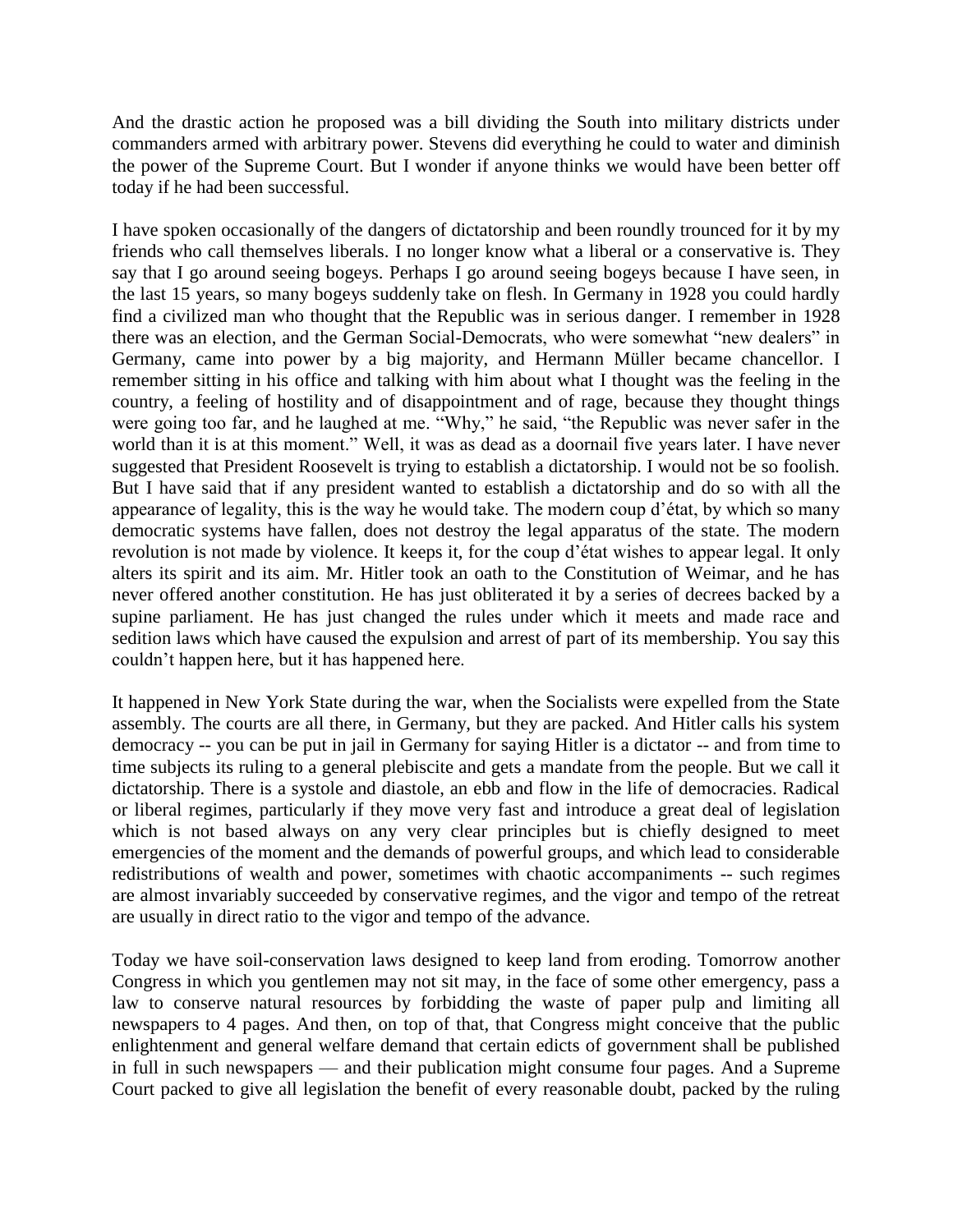government, might uphold such a law. That seems utterly fantastic, but I have seen laws just as fantastic as that passed in highly enlightened countries. And all in the name of the general welfare. If I, who believe in most of the president's objectives, protest against these proposals of Mr. Roosevelt and the attorney general now, it is because I should like to be in a position to protest four years from now, or 10 years from now, when somebody else wants to do the same thing for other objectives, and I should like to be able to protest with some sort of moral consistency.

Professor Corwin, who testified here the other day, said, I believe, that the courts are not packed in advance of dictatorships — I think he said in advance of fascism — but are packed afterward by the Fascists. Gentlemen, neither the Italian nor the German dictatorships started as pure dictatorships. Mussolini went in as premier of a parliamentary government, and it took him four solid years to change that government into an authoritarian state. Hitler went in as premier, in a cabinet where he had no majority  $-$  I think he only had three seats out of  $11 -$  and it was nearly two years before he really finished with free institutions. But, anyhow, if you want the explanation of Mr. Hitler, you must look for it in the history of the German Republic, and in the mistakes and failures of the German Republic; and if you want the explanation of Mr. Mussolini, you must look for it in the history of Italy between 1919 and 1921.

I would like to ask a question: Did the German Republic fall because it failed to meet human needs, because it was slow in extending the responsibility of government for the public welfare?

It did not. The German Republic came into being in a moment of national disaster. It was not the result of a revolution. Nobody shed his blood for it. You might say it was a "new deal" in German politics. The Weimar Republic had all the things, did all the things, that the New Deal wishes to accomplish. It had universal sickness and old-age insurance; unemployment insurances and federal relief; vastly extended public parks, playgrounds and sports arenas, subsidized housing for the poor, general trade-unionism guaranteed in law, with wage and hour agreements worked out by collective bargaining, and having the force of law. It raised the standard of health in Germany and more evenly distributed the economic gains. It finally came to control something like 40 percent of the national income. It had machinery for controlling both prices and wages, and it used that machinery; but it found, as other democratic governments have done, that that machinery was no guarantee of prosperity. The failure of the German Republic was not a failure to respond to the demands of the masses, but it failed to create loyalty to its own basic principles. Perhaps if there had been a real revolution, for which men had died, the Republic might have survived. But the Republic made no such demands on its citizens. And the masses never regarded this Republic as holding the charter of their liberties, as being something in itself for which they were willing to make sacrifices. They regarded it as the instrument for their wellbeing; and it perished not because it failed to meet human needs, but rather because it guaranteed to meet them, and there came time when it could not possibly meet them on the scale to which the people had become accustomed.

The German people were never prepared, psychologically or otherwise, to fight for the constitution and political freedom. They were prepared to fight for minimum wages and maximum hours and social insurance; and finally parliamentary government was first suspended, not under Hitler but under Brüning, a democratic chancellor. He invoked an emergency decree,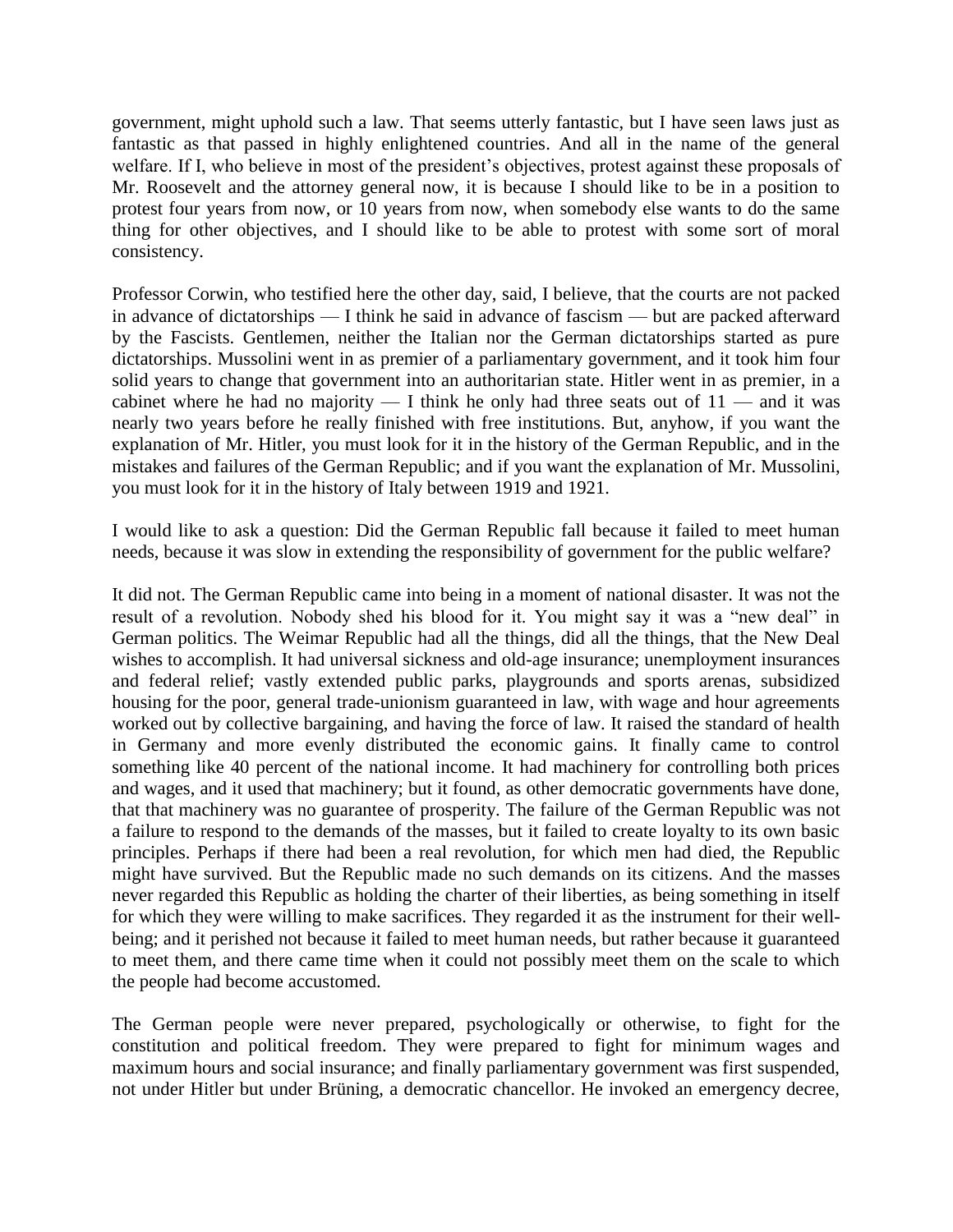giving President Hindenburg power to govern by edict, because Germany was facing an inflation that required government retrenchment; and Brüning couldn't get a parliamentary majority for retrenchment, because it would mean cutting in too many things that the people needed to have.

Hitler came in and used the precedent that Brüning had established. Germany has been governed by decree from that day to this. The masses under the German Republic, in other words, cared more for what they could get out of it than they did for the Republic itself or for the principle of republican government; and when hard times came and neither the republican government nor any other could go on meeting those demands, it found no one was loyal to it. And then it found something else — it found that the German Republic had cut itself off from many old and deep traditions and codes of social behavior, which in an emergency came again to the surface and proved to have much more vitality and moral strength than the leaders had dreamed. And eventually the German people followed a leader who promised them neither shorter hours nor higher wages, but who demanded sacrifice, and in return promised only one thing: Order and the establishment of a unifying principle — the principle of a unified Germany.

Now, if you are interested, you might go to the explanation of Mussolini. It is to be found in the governments which preceded him. Really, fascism was brought about by a deadlock between capital and labor, whereby no one of the two could win. And that deadlock had been brought about by political policies. Labor was becoming more and more irresponsible, because the labor leaders at the top had an eye on political power, and the leaders of the rank-and-file were without adequate experience or the discipline of long trade-union training. The employers were frightened to death, both of the strikers and of the government, which they considered hostile, and they were afraid to invoke old-fashioned methods of suppressing the strikes. At the same time, the government of Giolitti was trying to be clever and extend political power over powerful economic interests by using the militant workers as pressure from the country. The Giolitti government was not willing to break the deadlock, and so this went on until somebody who had been patronizing and advocating the most radical methods of the workers offered his services to the employers and broke it. That man was Mussolini. But Mussolini could not have gone as far as he eventually did if he had not won the collaboration of the last and highest point of reference in the state, or in Italy, the Crown. In other words, Mussolini had to have support in the masses plus the constitutional power in order to effect a legal coup d'état.

Now, I know that many people will say that these are very poor analogies, and they are right. The United States is not Germany and not Italy. This country has a long tradition of free government. And those critics are correct. One must not push analogies too far. Analogies as well as metaphors are always dangerous. But neither can one divorce events in this country from ideas and tendencies which are manifest throughout the world. The problems which we face are not unique. Everywhere constitutional democracies have had to face the question of how to make new integrations between economic and political power. We want power. That is the whole problem, the basic problem, of the New Deal. Everywhere constitutional democracies have had to meet increased demands from the masses for a greater share of the national wealth and for more security.

Everywhere there is a demand for more efficient instruments of political power. And accompanying these demands is a growing tendency toward personal leadership and personal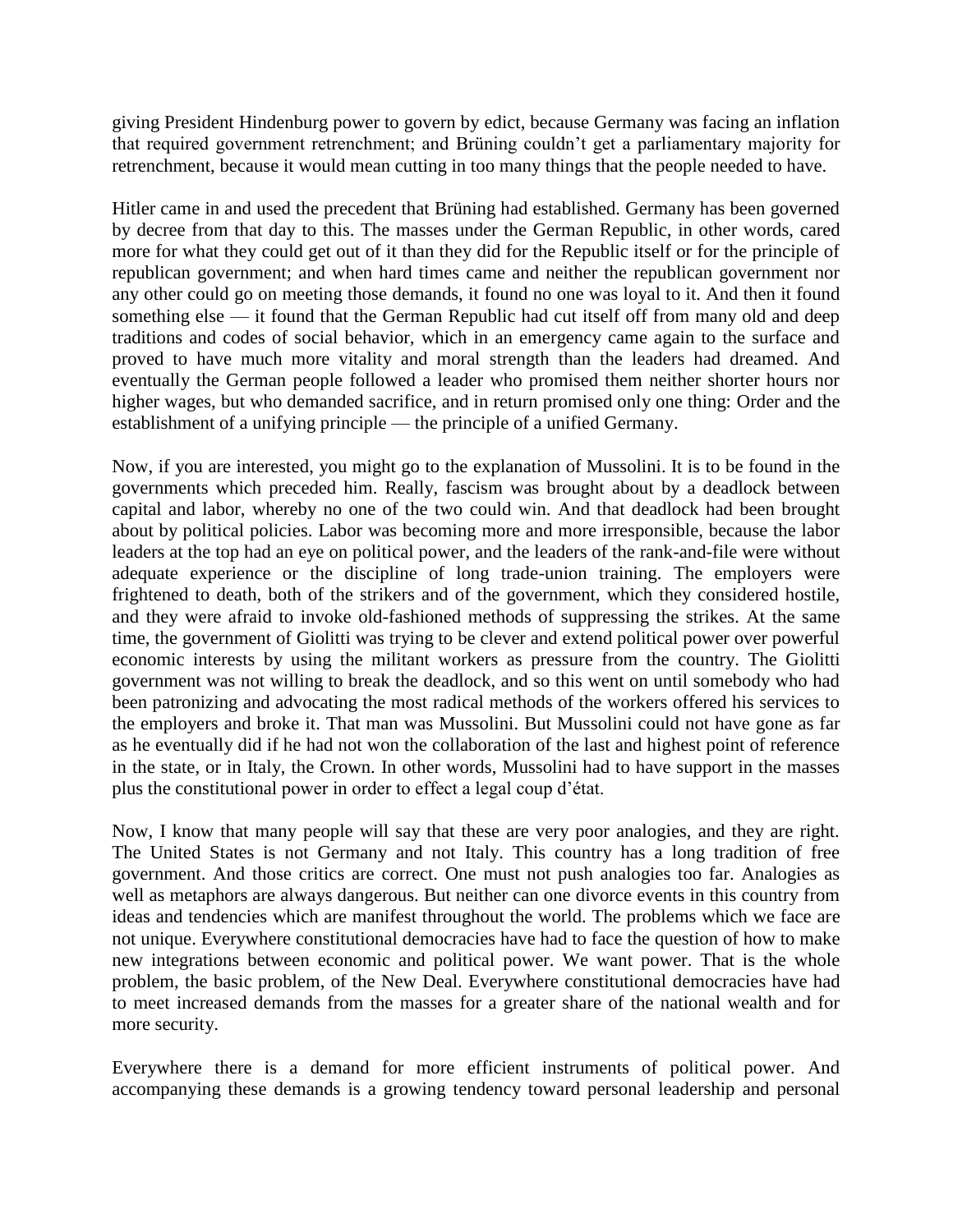government, and for a very simple reason: Personal leadership and personal government are the quickest and easiest way to get the things that people want. It is always easier to change the men than to change the law. People grow restive under the checks imposed by a regime of law. And yet all history proves that what Aristotle said is correct — that regimes tend to turn into their opposites, if the political principle which they represent is allowed to develop to the bitter end. If democracy becomes so pure and so immediate that the popular will is subjected to no standards, it rapidly moves into tyranny.

The whole world today has a new vision of freedom; economic freedom. That actually means a redistribution of wealth which will diminish the privileges of the few for the sake of the underprivileged many. From both a moral and an economic viewpoint that demand is justified and made inevitable, by our era of mass production. But that economic freedom — I do not think this can be said too often — will prove a complete mirage unless it is accomplished with the maintenance of political freedom. Political freedom is the condition of all freedom, as the people of Russia have learned, as the people of Italy have learned, and as the people of Germany have learned. They gave up political freedom to get something else which they thought at the moment was very much more important, and then they found out that there is not anything more important. And the first condition of political freedom is that we should stick to a regime of law, and not move off the path toward a regime of men.

It is precisely because we live in a revolutionary age that it is most necessary for us to guard with the greatest caution the traditional procedures of government. I believe there is a constitutional crisis in this country. I said so in print last June. I feel very strongly that the way to meet it is to meet it in law and not in personnel. I do not like the constant reiteration that something anything — must be done now, at this moment, in this instant, otherwise the whole country is going to bust. What social forces are threatening to overthrow everything if they are not immediately conciliated? Who is encouraging them? I do not like the talk about an outworn Constitution, or the pilloring of judges as "defeatist" lawyers — judges, incidentally, who are hampered by their very office from defending themselves. Precisely because we live in a revolutionary period, it is no time to break down public confidence in the basic institutions. And I am very sure that this proposal of the president would break down confidence. On the contrary, this is the moment to make clear to the people of the United States that social advances can only be won in conformity with established procedures, which require political effort on the part of the people themselves.

There is one other point I would like to make, and that is that I am apprehensive of the effect which packing the Supreme Court will have upon the state courts. After all, the Supreme Court is not only there to pass on acts of Congress. It is the pinnacle of the whole legal apparatus. You gentlemen know that state courts have been packed with politicians, and that in such states when a lawyer felt that a client was on the wrong side politically he has tried to transfer his case from a state to a federal court, knowing that there might be one place where men stood above the conflict. That was a common condition in the state of Louisiana during Huey Long's regime. When the Supreme Court invalidated some of his laws, he put in men who would support them. We were all very much outraged by that at the time. I want to ask whether there is any difference essentially from what is proposed here? What effect will this precedent in Washington have on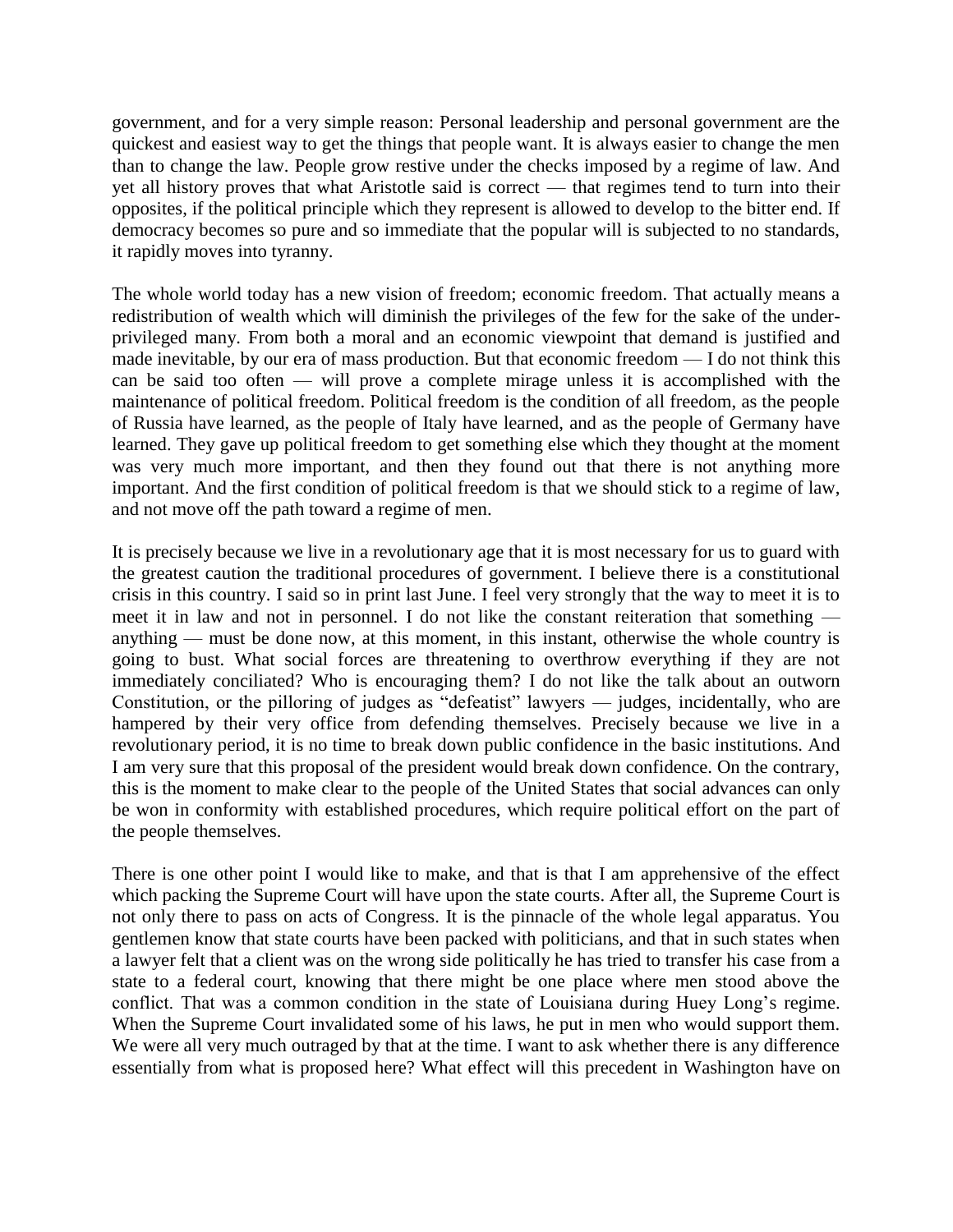the state courts? Is there anything to prevent a strong governor from taking a tip from this procedure down here?

I will support heartily as a journalist a constitutional amendment designed to meet the new problems of these times in the constitutional way. I have been convinced for at least two years that constitutional amendment would eventually be unavoidable. We are moving toward national consolidation. I think that tendency is necessary and desirable. But it will certainly involve questions of sovereignty as between the national government and the states, and I do not believe any set of judges will be able to solve these problems on the basis of the Constitution as it now stands, with several hundred volumes of interpretations behind it. After all, the NRA was declared unconstitutional by all nine judges. So was the first Frazier-Lemke Farm Mortgage Act. So was the case of Hopkins Federal Savings and Loan v. Cleary. So was the AAA processing tax in the Rickert Rice Mills case.

I am of course looking at this problem not as an expert, but as a citizen and as a publicist, and it seems to me that we ought to be educating the public to the real issues involved, very complicated issues on matters of sovereignty, and interpretations of property rights, instead of telling the public that they are the victims of six malicious old dictators. The only argument against this is that it will take time. I think that if an amendment were put forward, not as a party measure, not as a political measure, but with the backing of a commission of highly respected nonpartisan constitutional experts, an amendment designed to meet specific needs, and if the president would put his enormous prestige behind it, it would go through very rapidly. But anyhow, what about spending a little time?

Democracies need to make radical changes with the greatest possible measure of collaboration from all classes in society, if there is to be smoothness and continuity, and not abrupt and upsetting periods of chaos. Forty percent of the American voters have almost no political representation today in Congress. Those people ought to be considered a little.

I have always had considerable admiration for British government, and one thing that has always impressed me has been the willingness of the British people to take time for decisions. Laws which we rush through overnight, and some them very badly framed and ill-advised laws -- and I know a lot of you gentlemen agree with me -- would have been investigated for a couple of years beforehand by a British Royal Commission, and then passed only after a great deal of debate. I remember when the NRA codes were being framed that a member of the Cabinet expressed astonishment and pique that a huge and important industry had not come in with a code after two weeks, and he asked the question: How can we get all industry under codes in 30 days' time? In England they have codes governing certain industries, which operate pretty well. But I asked Mr. Walter Elliott, the minister for agriculture, once, how long it took to get one of them into operation, and he said "Oh, about 30 years."

We are constantly being told these days that if we cannot have the Supreme Court changed, we cannot even control floods. But I understand that four New England states have just made a joint program for controlling floods in the Connecticut River Valley without even thinking about the Supreme Court, or for that matter, about the United States Congress. We have been told that we have to have federal jurisdiction to control labor troubles, but federal jurisdiction did not help